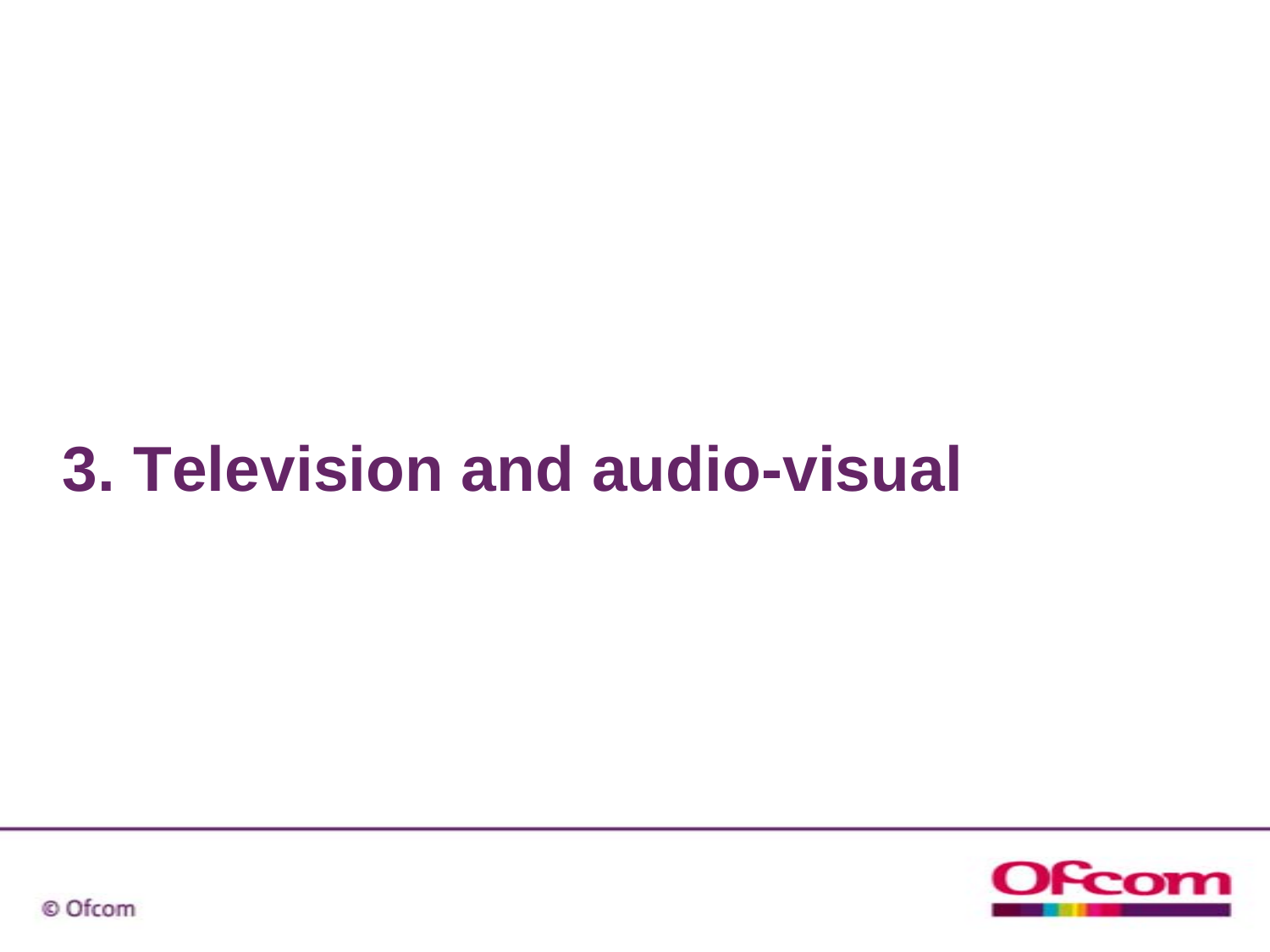# **3. Key Market Developments**



© Ofcom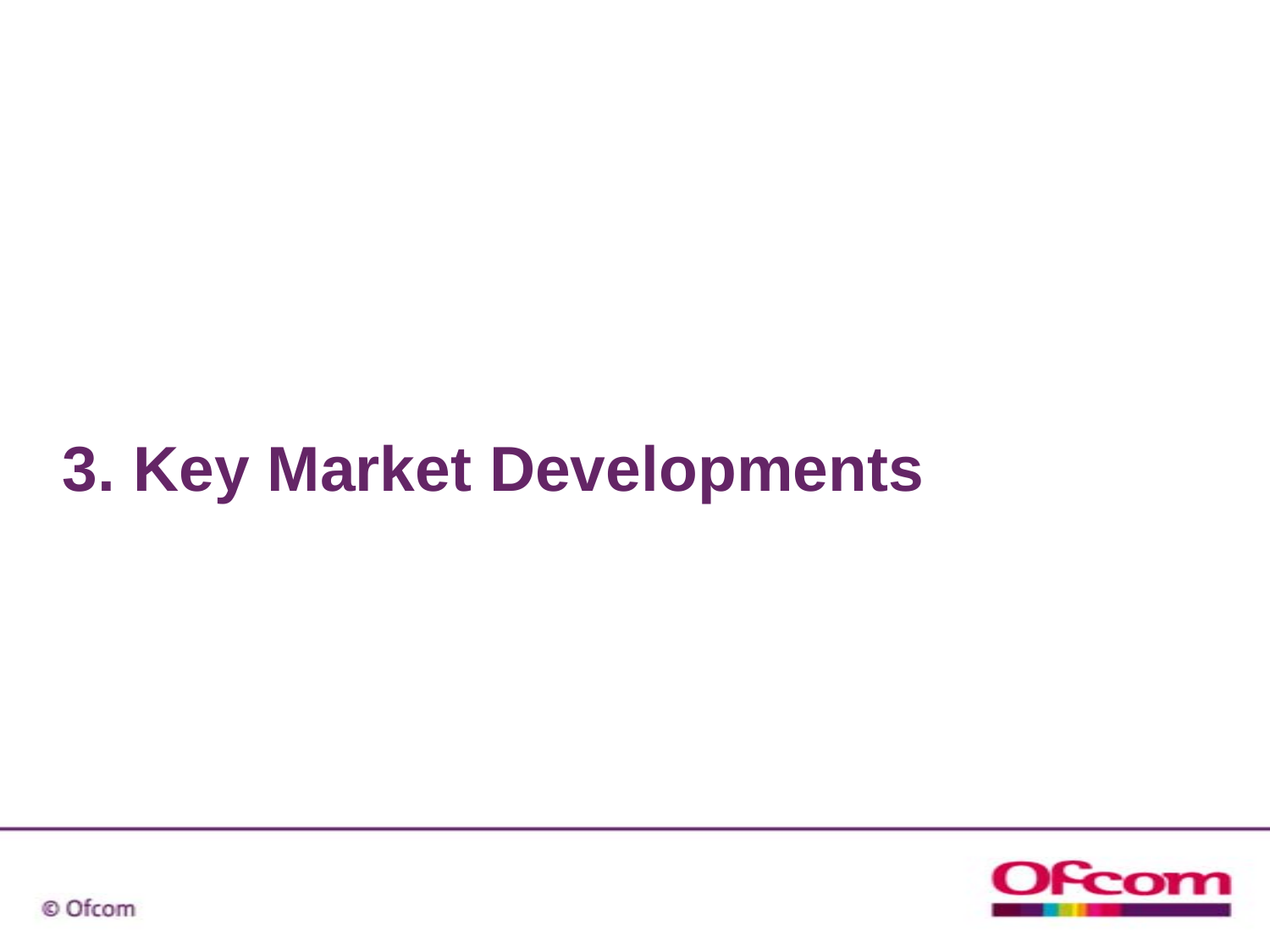### TV industry metrics 2010

|                        |                                    | $\leq$      | FRA        | <b>GER</b>  | Ě          | USA            | CAN         | $rac{Z}{2}$ | AUS        | ESP        | D           | SWE         | $\vec{R}$   | POL            | <b>BRA</b>     | $\left \frac{2}{2}\right $ | $\frac{1}{2}$  | $rac{Z}{C}$    |
|------------------------|------------------------------------|-------------|------------|-------------|------------|----------------|-------------|-------------|------------|------------|-------------|-------------|-------------|----------------|----------------|----------------------------|----------------|----------------|
| TV revenue (£bn)       |                                    | 11.3        | 10.4       | 11.0        | 8.1        | 94.0           | 4.0         | 28.6        | 4.7        | 5.0        | 2.4         | 1.5         | 0.9         | 2.2            | 10.6           | 3.5                        | 6.7            | 9.9            |
| Revs change (%, YOY)   |                                    | 8.5         | 8.8        | 2.0         | 6.6        | 6.3            | 0.9         | 6.2         | 9.9        | $11.0$     | 0.4         | 5.8         | 4.0         | 10.7           | 17.6           | 16.6                       | 17.7           | 13.6           |
| Revenue per cap $(E)$  |                                    | 181         | 160        | 135         | 133        | 304            | 119         | 226         | 218        | 106        | 139         | 170         | 189         | 57             | 53             | 25                         | 6              | $\overline{7}$ |
| from advertising       |                                    | 59          | 46         | 41          | 65         | 116            | 63          | 105         | 109        | 40         | 39          | 51          | 52          | 21             | 32             | 20                         | $\overline{1}$ | 4              |
| from subscription      |                                    | 78          | 82         | 46          | 44         | 187            | 42          | 81          | 78         | 25         | 63          | 84          | 99          | 36             | 19             | 5                          | $\overline{4}$ | 3              |
| From public funds      |                                    | 44          | 31         | 48          | 24         | $\overline{1}$ | 15          | 39          | 31         | 41         | 37          | 35          | 38          | $\overline{1}$ | $\overline{1}$ | $\overline{0}$             | $\overline{0}$ | $\overline{0}$ |
|                        | TV licence fee <sup>1</sup>        | 146         | 103        | 185         | 93         | n/a            | n/a         | 175         | n/a        | n/a        | n/a         | 185         | 137         | 40             | n/a            | n/a                        | n/a            | n/a            |
| <b>Largest TV</b>      | Platform                           | <b>DSat</b> | <b>DTT</b> | <b>DSat</b> | <b>DTT</b> | <b>DCab</b>    | <b>DCab</b> | <b>ACab</b> | <b>DTT</b> | <b>DTT</b> | <b>DCab</b> | <b>ACab</b> | <b>DSat</b> | <b>DSat</b>    | <b>DSat</b>    | <b>ATT</b>                 | <b>ACab</b>    | <b>ATT</b>     |
| platform               | % of homes                         | 42%         | 38%        | 34%         | 41%        | 39%            | 44%         | 25%         | 43%        | 69%        | 42%         | 37%         | 52%         | 43%            | 39%            | 36%                        | 59%            | 33%            |
|                        | TV viewing (mins/day) <sup>2</sup> | 242         | 212        | 223         | 246        | 283            | 230         | n/a         | 188        | 234        | 191         | 166         | 196         | 245            | 222            | 226                        | 119            | 158            |
| No.1 channel share (%) |                                    | 21          | 25         | 14          | 21         | $\overline{7}$ | 13          | n/a         | 18         | 16         | 22          | 23          | 23          | 19             | 42             | 17                         | 9              | $\overline{7}$ |
| DTV take-up (%)        |                                    | 97          | 93         | 62          | 78         | 87             | 78          | 66          | 75         | 98         | 68          | 63          | 83          | 56             | 59             | 34                         | 29             | 33             |
| Pay TV take-up (%)     |                                    | 52          | 57         | 63          | 26         | 88             | 91          | 60          | 31         | 28         | 98          | 93          | 77          | 76             | 18             | 55                         | 82             | 52             |
|                        | <b>DSO</b> date                    | 2012        | 2011       | 2008        | 2012       | 2009           | 2011        | 2011        | 2013       | 2010       | 2006        | 2007        | 2012        | 2013           | 2016           | 2015                       | 2013           | 2015           |

Source: IDATE / industry data / Ofcom / Mediametrie, Eurodata TV Worldwide. Figures have been converted to GBP using IMF 2010 average exchange rates. <sup>1</sup>The Japanese licence fee costs £102 in terrestrial households or £175 to receive a larger number of channels via satellite.<sup>2</sup>Refers to average TV viewing per head, per day.

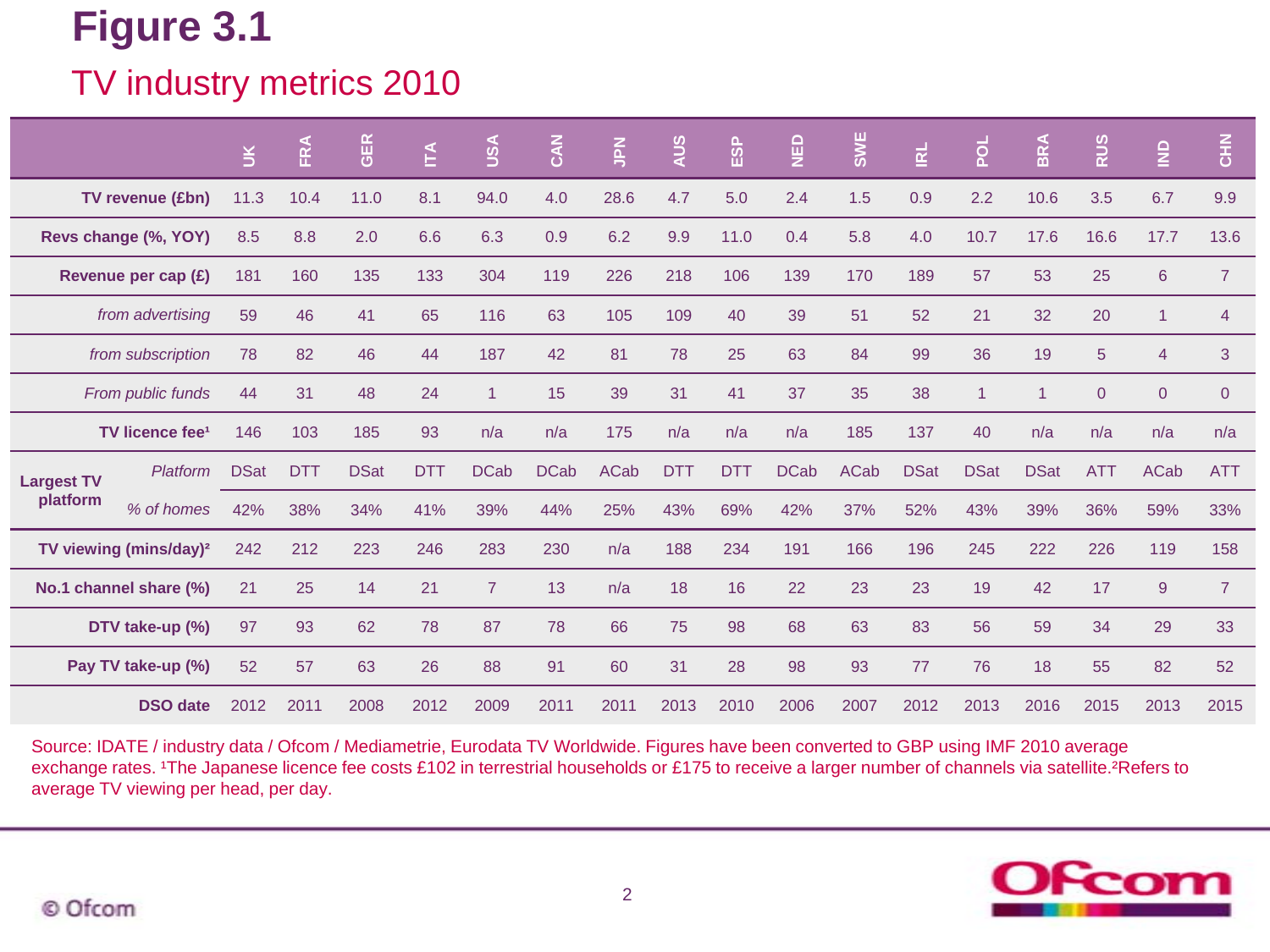## **Figure 3.2** Global TV revenues

Revenue (£bn)



Source: Ofcom analysis based on data taken from PricewaterhouseCoopers Global Entertainment and Media Outlook 2011-2015 @ www.pwc.com/outlook. IDATE / industry data / Ofcom for US and UK revenues. Notes: Net TV advertising revenues for Russia have been calculated by discounting 15% of TV advertising spending to remove agency fees and production costs. Interpretation and manipulation of data are solely Ofcom's responsibility. Ofcom has used an exchange rate of \$1.546 to the GBP, representing the IMF average for 2010.



© Ofcom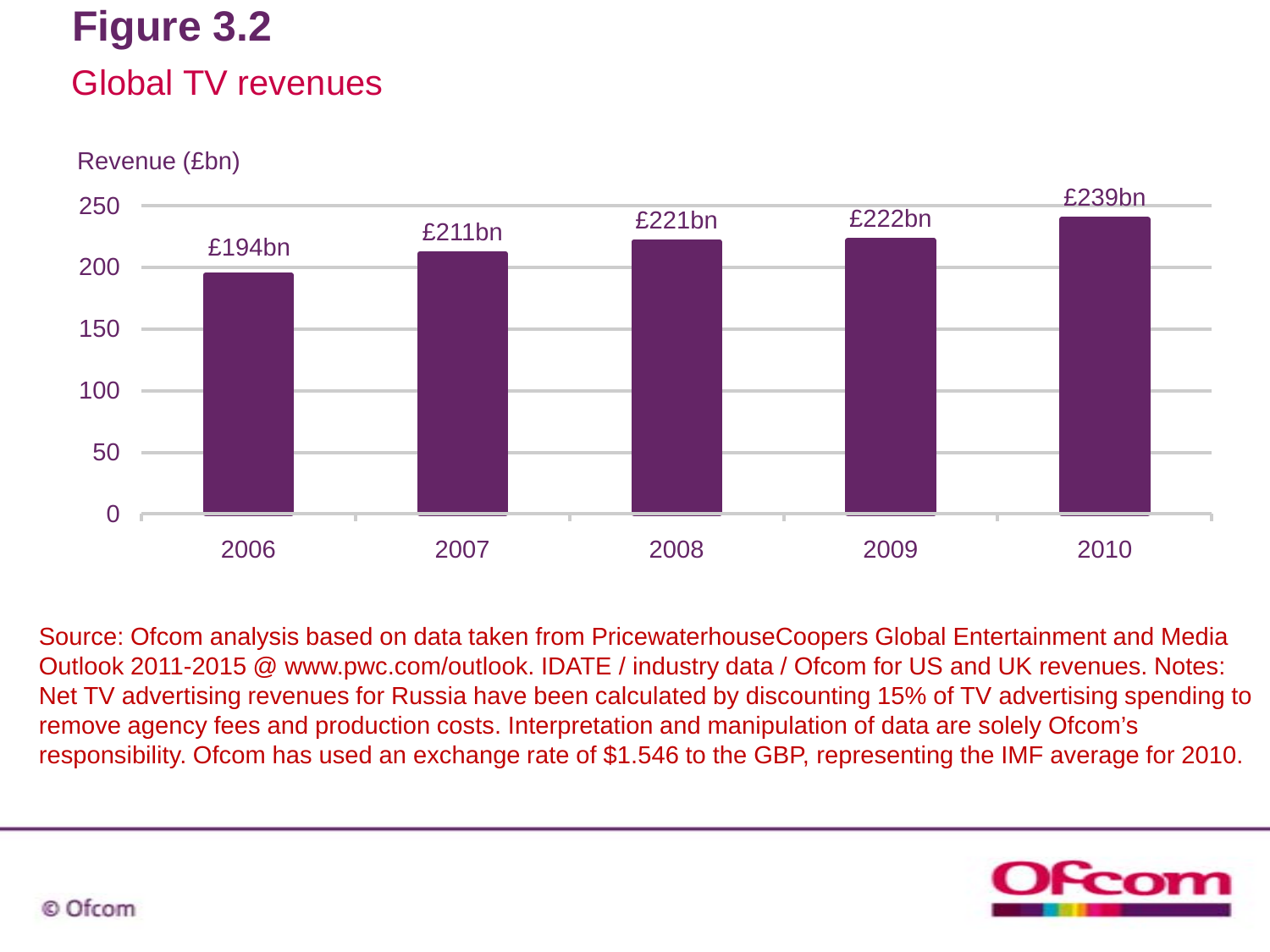### TV industry revenues, by source



Source: Ofcom analysis based on data taken from PricewaterhouseCoopers Global Entertainment and Media Outlook 2011-2015 @ www.pwc.com/outlook. IDATE / industry data / Ofcom for US and UK revenues. Notes: Net TV advertising revenues for Russia have been calculated by discounting 15% of TV advertising spending to remove agency fees and production costs. Interpretation and manipulation of data are solely Ofcom's responsibility. Ofcom has used an exchange rate of \$1.546 to the GBP, representing the IMF average for 2010.

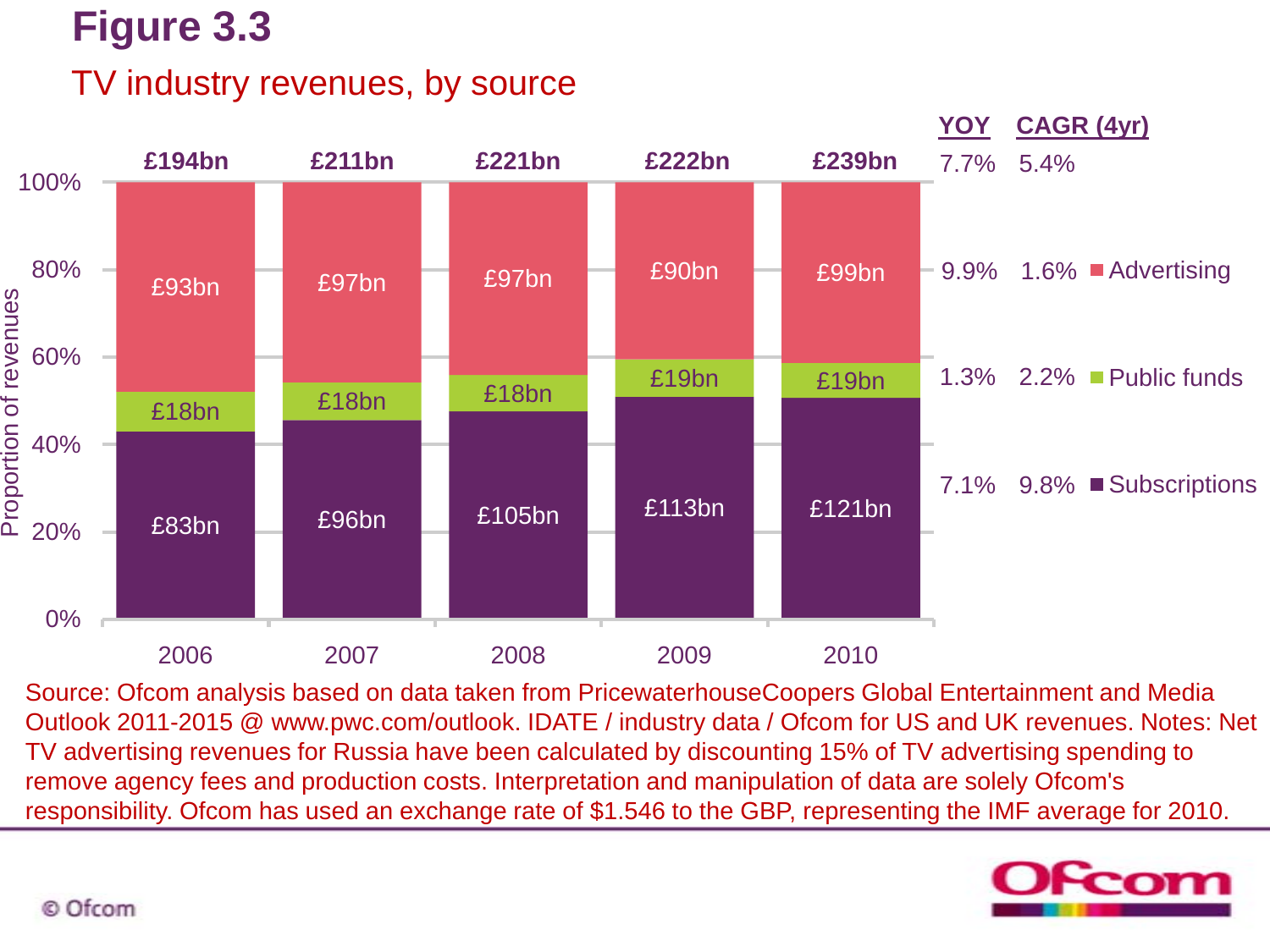### Take-up of digital and analogue television, 2010



#### Proportion of TV homes (%)

Source: IDATE / industry data / Ofcom

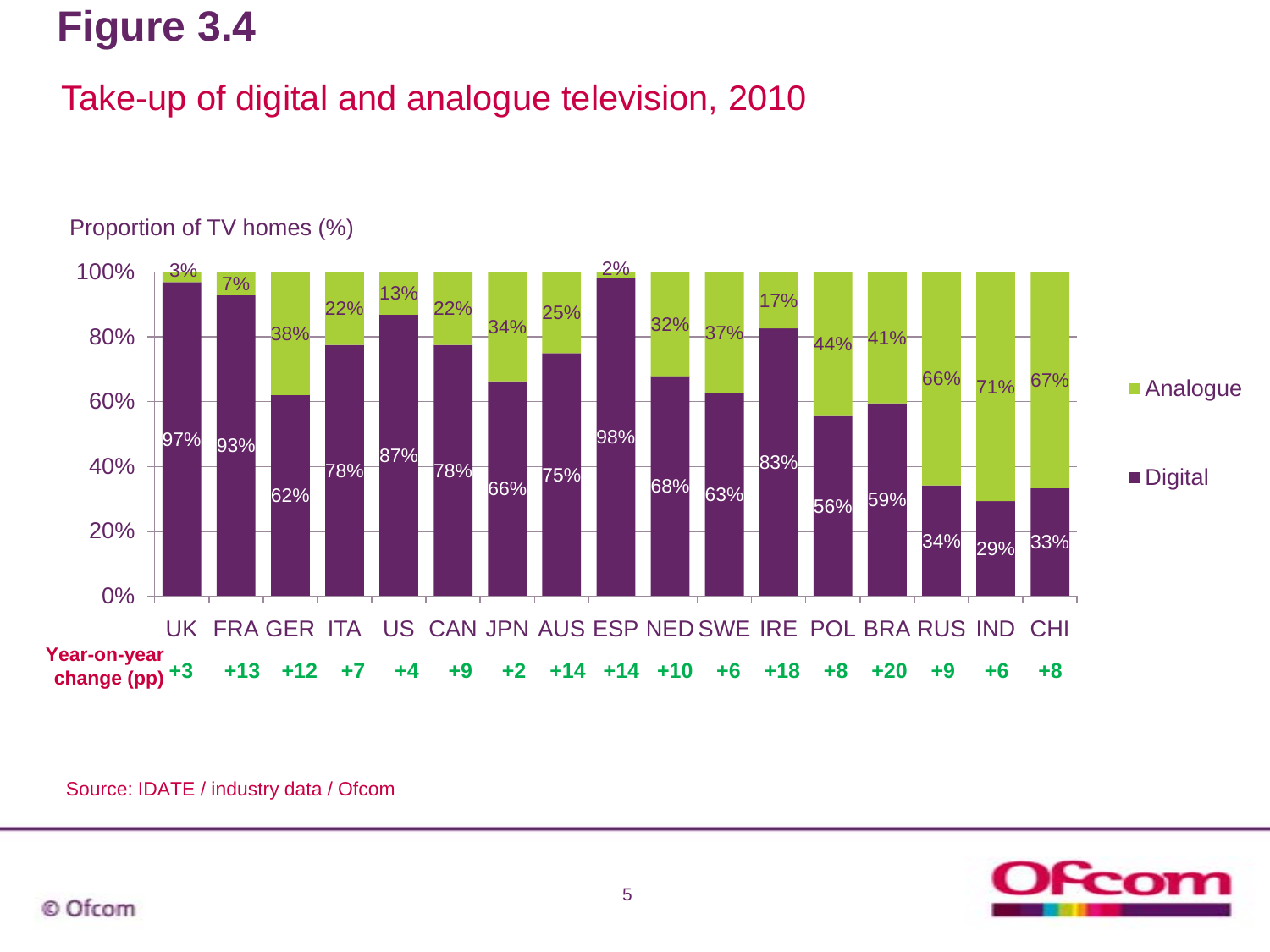### Timeline for digital switchover, by country and date



Source: IDATE / industry data / Ofcom



© Ofcom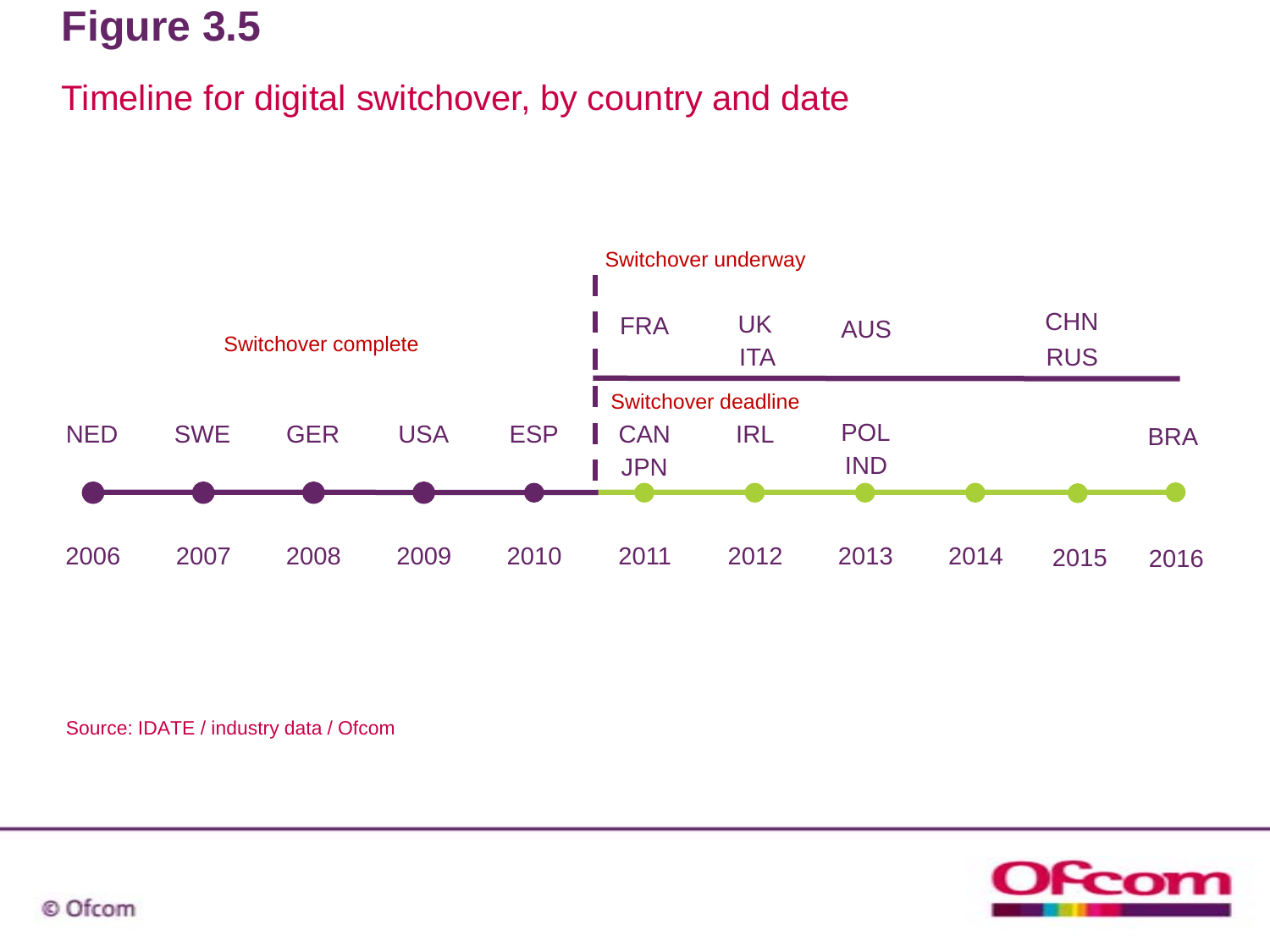### Percentage point change in the take-up of DTV, 2009 and 2010



**2009 2010** 



Source: IDATE / industry data / Ofcom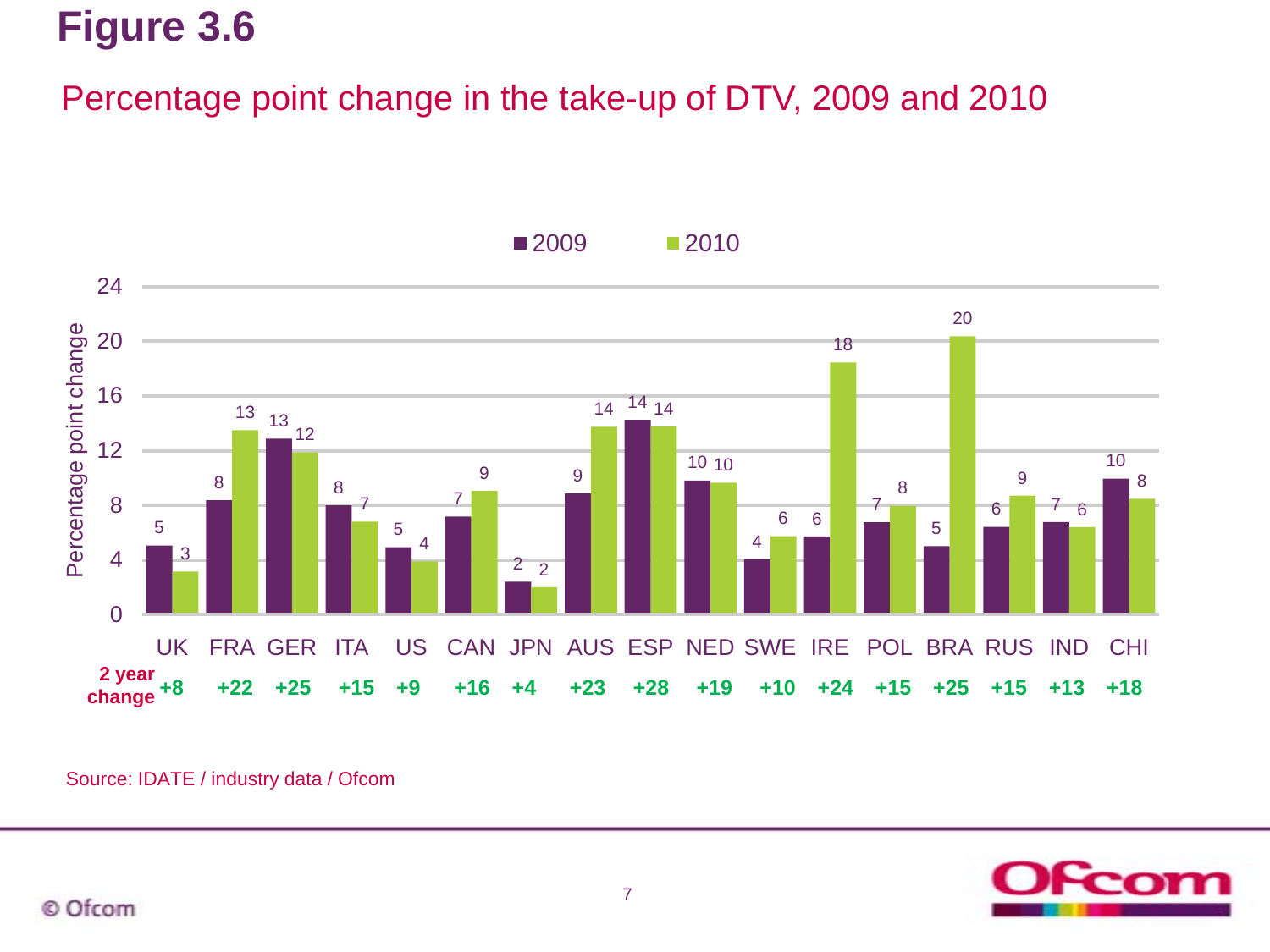### IPTV take-up on main TV sets in countries where take-up exceeded 4% in 2010



Source: IDATE / industry data / Ofcom. Notes: Only countries where IPTV take-up exceeded 4% of television homes in 2010 are shown in the chart.

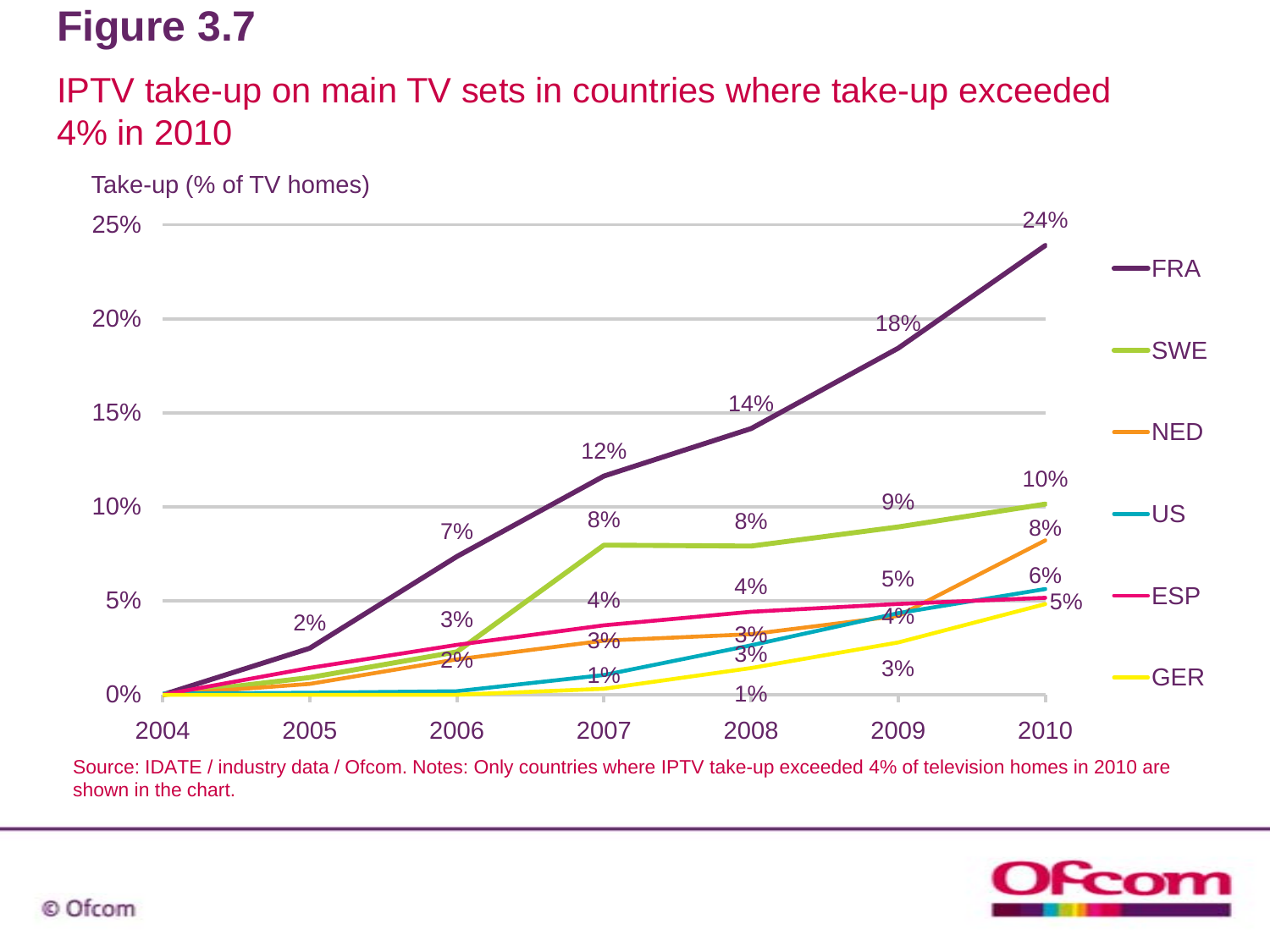### Growth in the number of HD television homes



Source: IDATE / industry data / Ofcom.

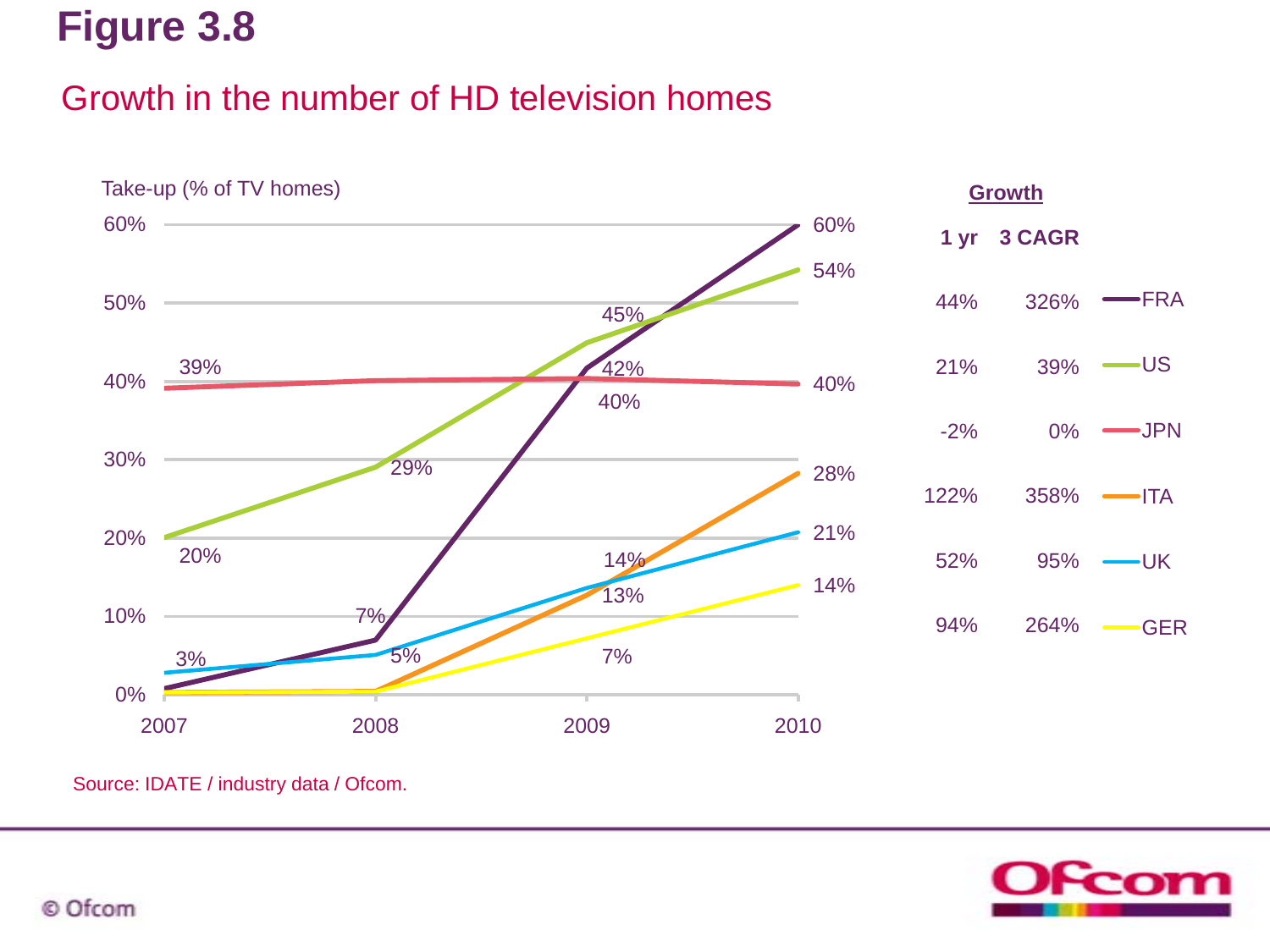### Number of HD homes, by platform and country, end 2010



Source: IDATE / industry data / Ofcom. Notes: Paying and FTA HD homes; no data available for IPTV take-up in Japan.

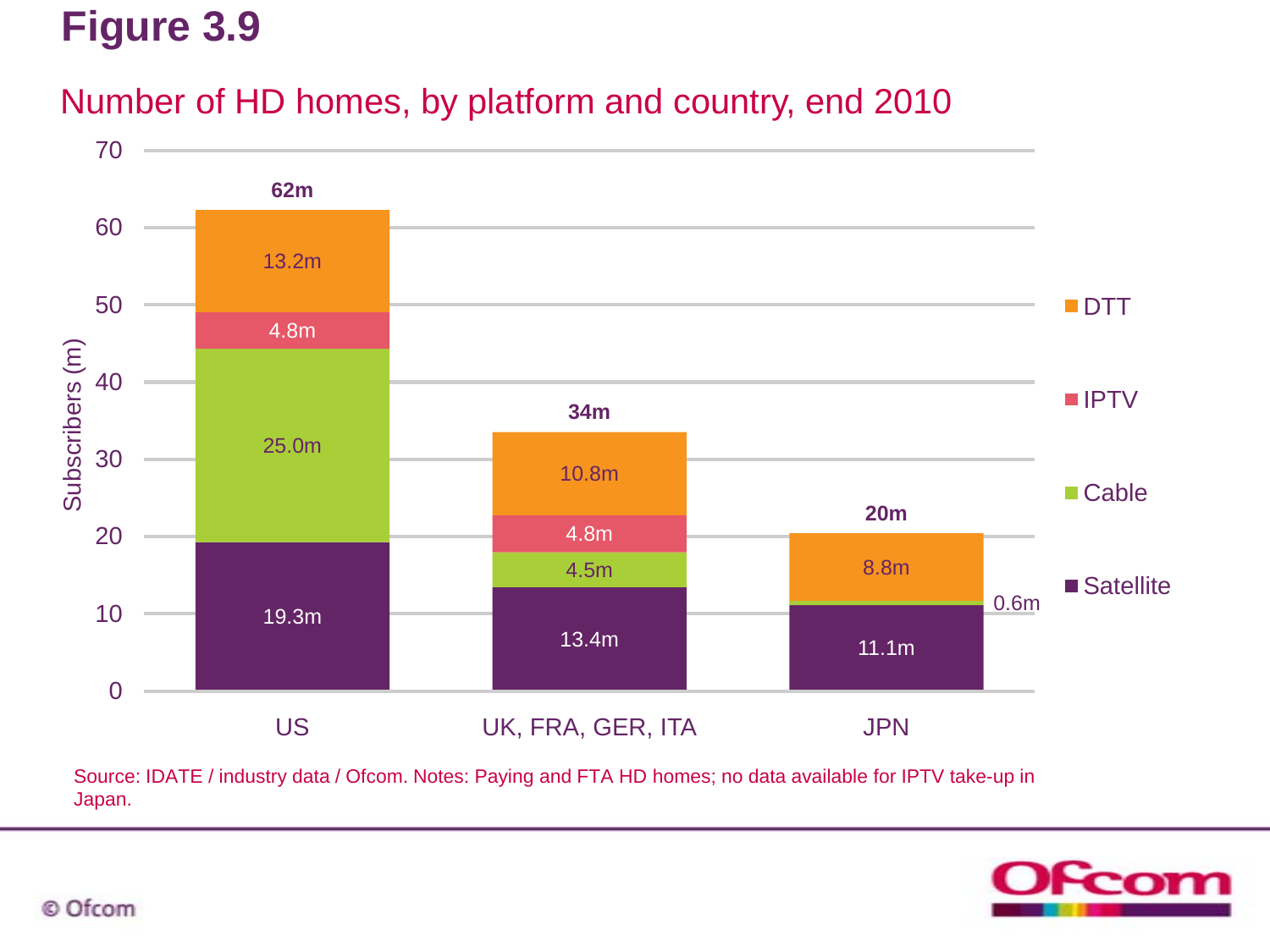### Claimed DVR take-up and year-on-year changes in take-up



Source: Ofcom Consumer Research October 2011

Base: Total sample size: UK=1015, France=1014, Germany=1014, Italy=1045, US=1002, Japan=1015, Australia=1012. Q: Which of the following devices do you own and personally use?

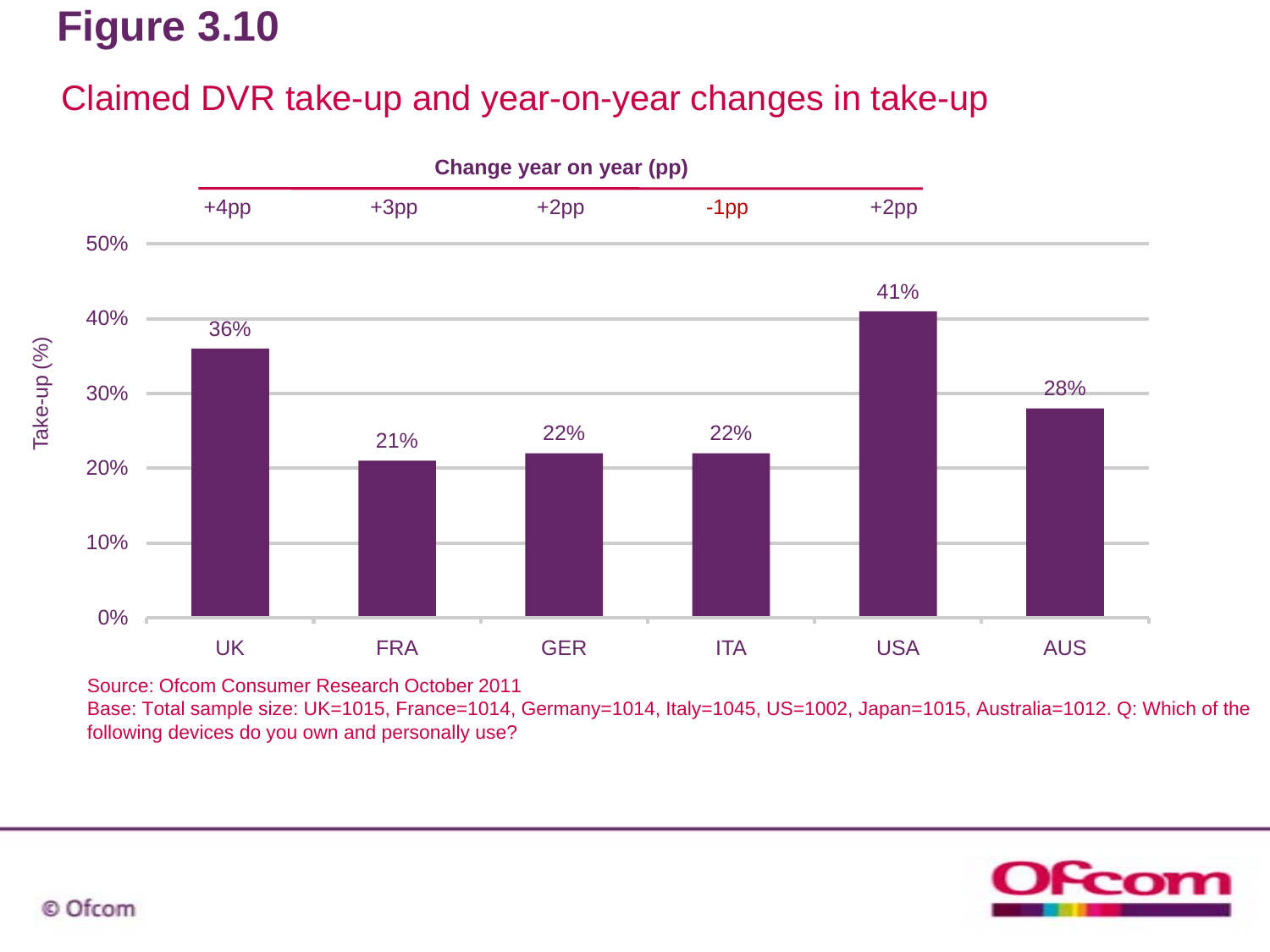### Claimed take-up of connected televisions and 3D-ready TVs



Source: Ofcom Consumer Research October 2011. Base: Total sample size: UK=1015, France=1014, Germany=1014, Italy=1045, US=1002, Japan=1015, Australia=1012. Q: Which of the following devices do you own and personally use?

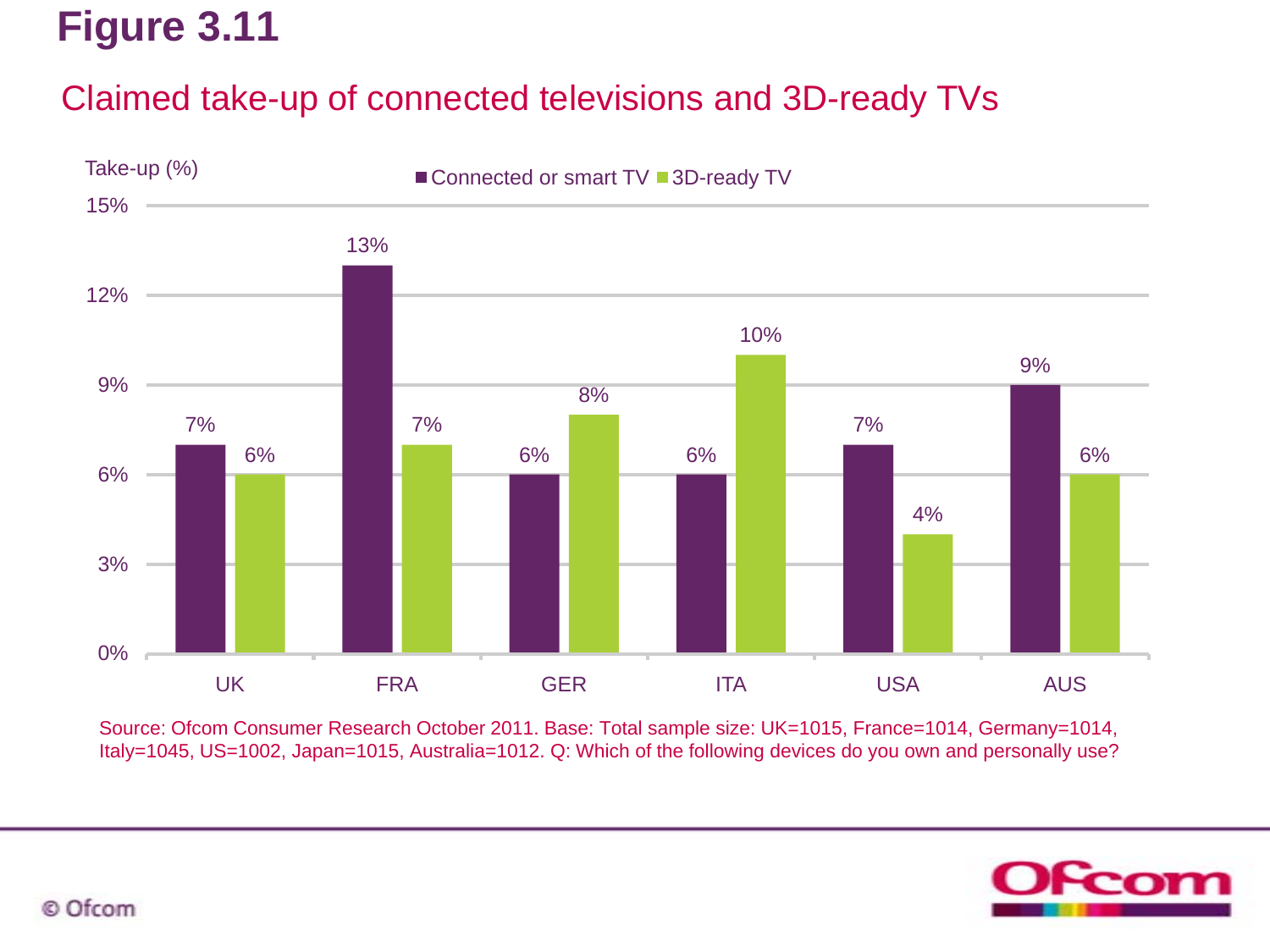### Accessing TV content over the internet



Proportion of respondents that access online TV (%)

Source: Ofcom Consumer Research October 2011 Base: Total sample size: UK=1015, France=1014, Germany=1014, Italy=1045, US=1002, Australia=1012 Q. Which of the following activities do you use your home internet connection for? Note: Australia not included in 2010 research

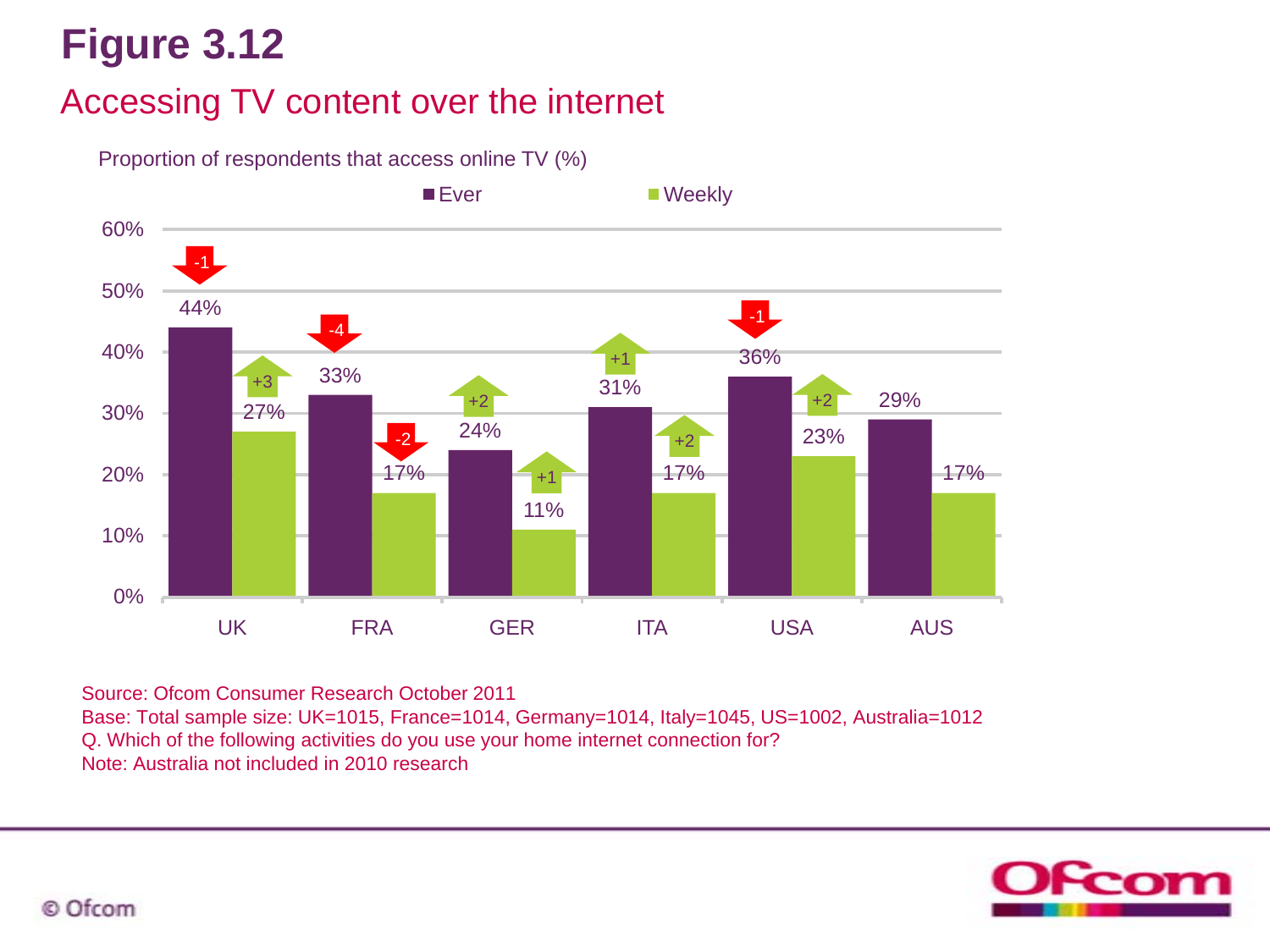### Accessing TV content over the internet, by age



Proportion of respondents accessing online TV weekly(%)

Source: Ofcom Consumer Research October 2011.

Base: UK=1015, France=1014, Germany=1014, Italy=1045, US=1002, Australia=1012 Q: Which, if any, of the following activities do you use your home internet connection for?

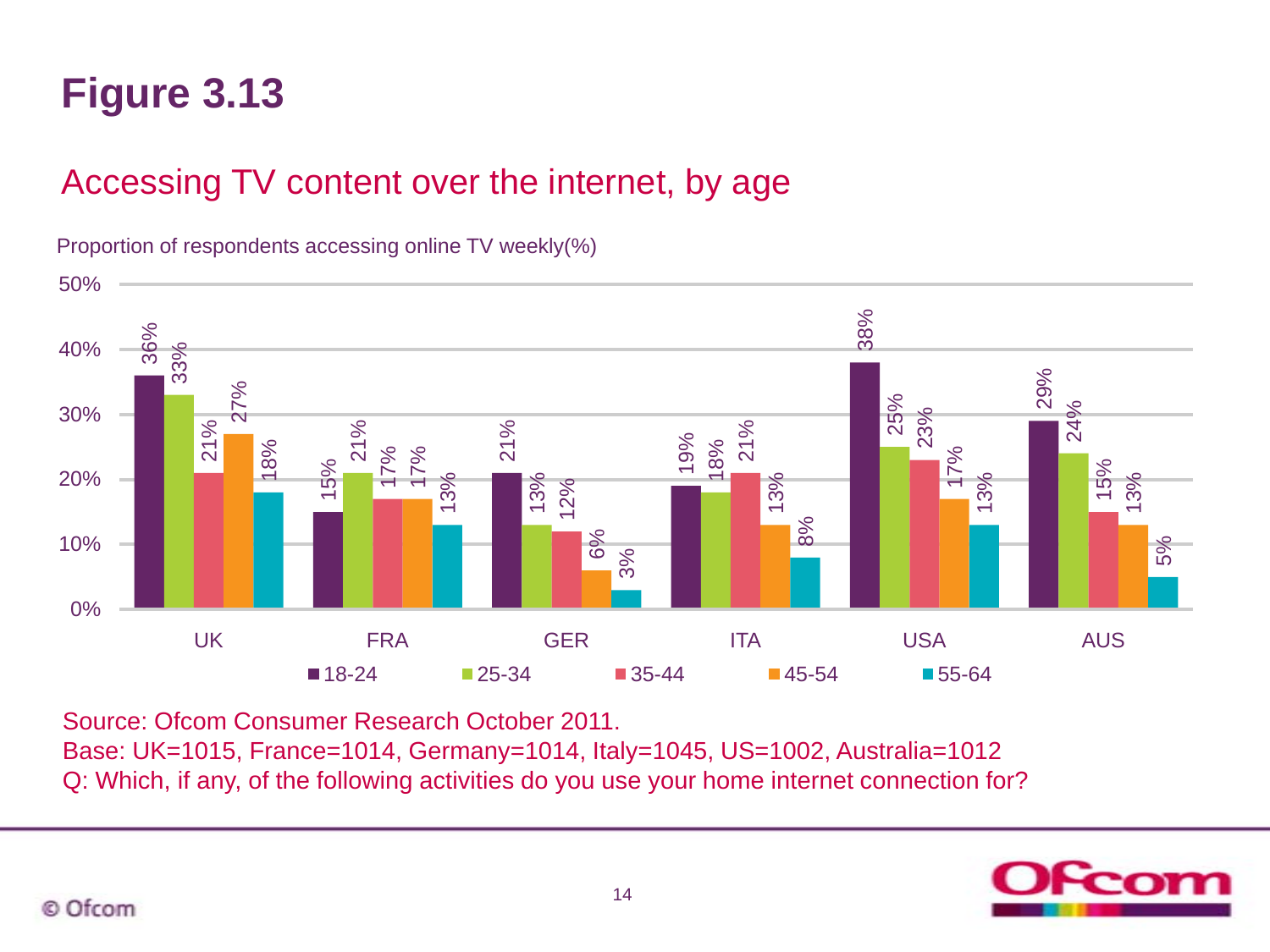# **3. TV and Audio Visual Industries**



© Ofcom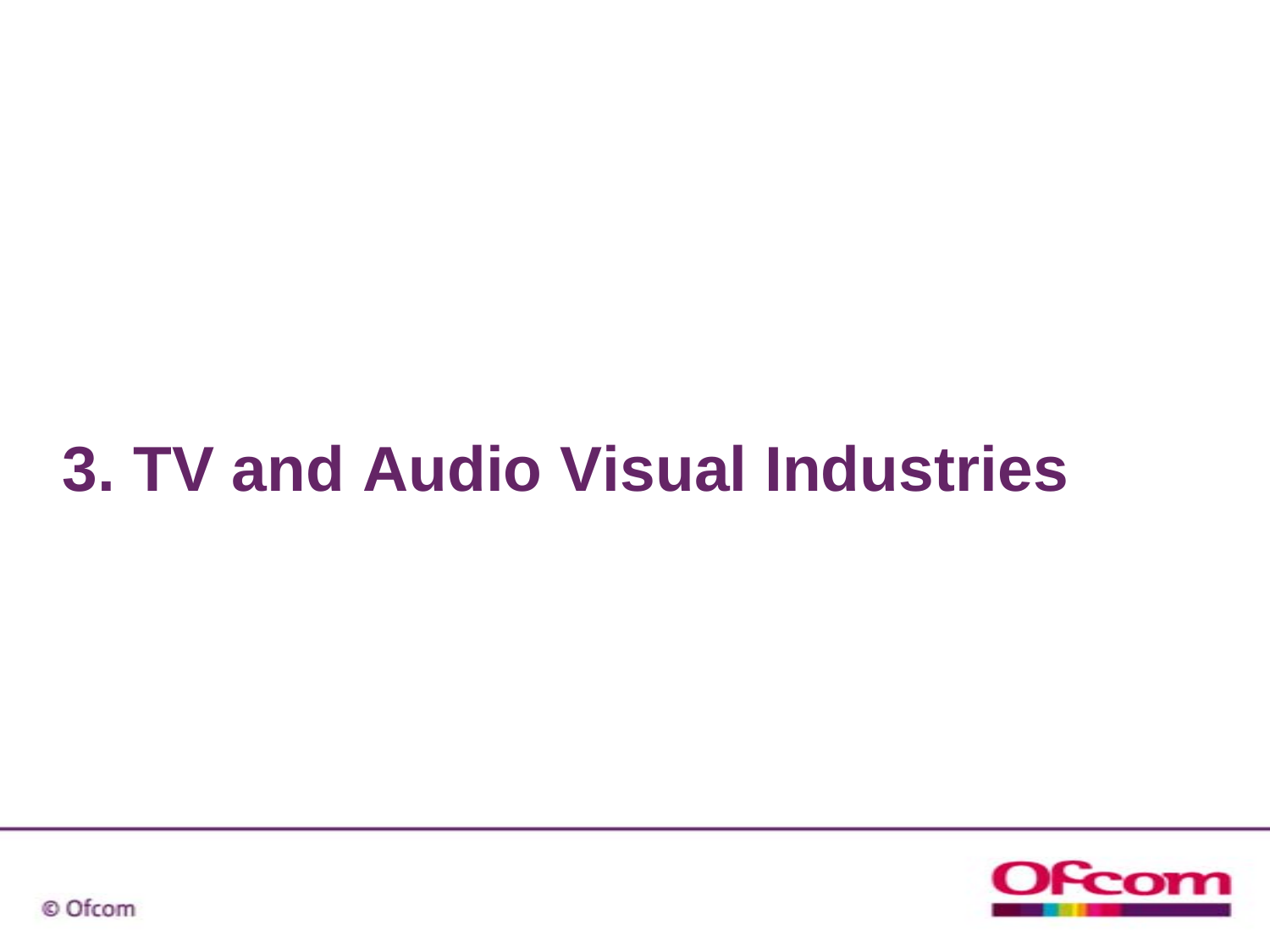## **Figure 3.14** TV industry revenues among comparator countries



Source: IDATE / industry data / Ofcom. Notes: Ofcom has used an exchange rate of \$1.546 to the GBP, representing the IMF average for 2010. Revenues include advertising, subscriptions and sources of public funding only. Europe includes the European countries in this analysis – UK, France, Germany, Italy, Spain, Netherlands, Sweden, Republic of Ireland and Poland. BRIC is Brazil, Russia, India and China.



#### © Ofcom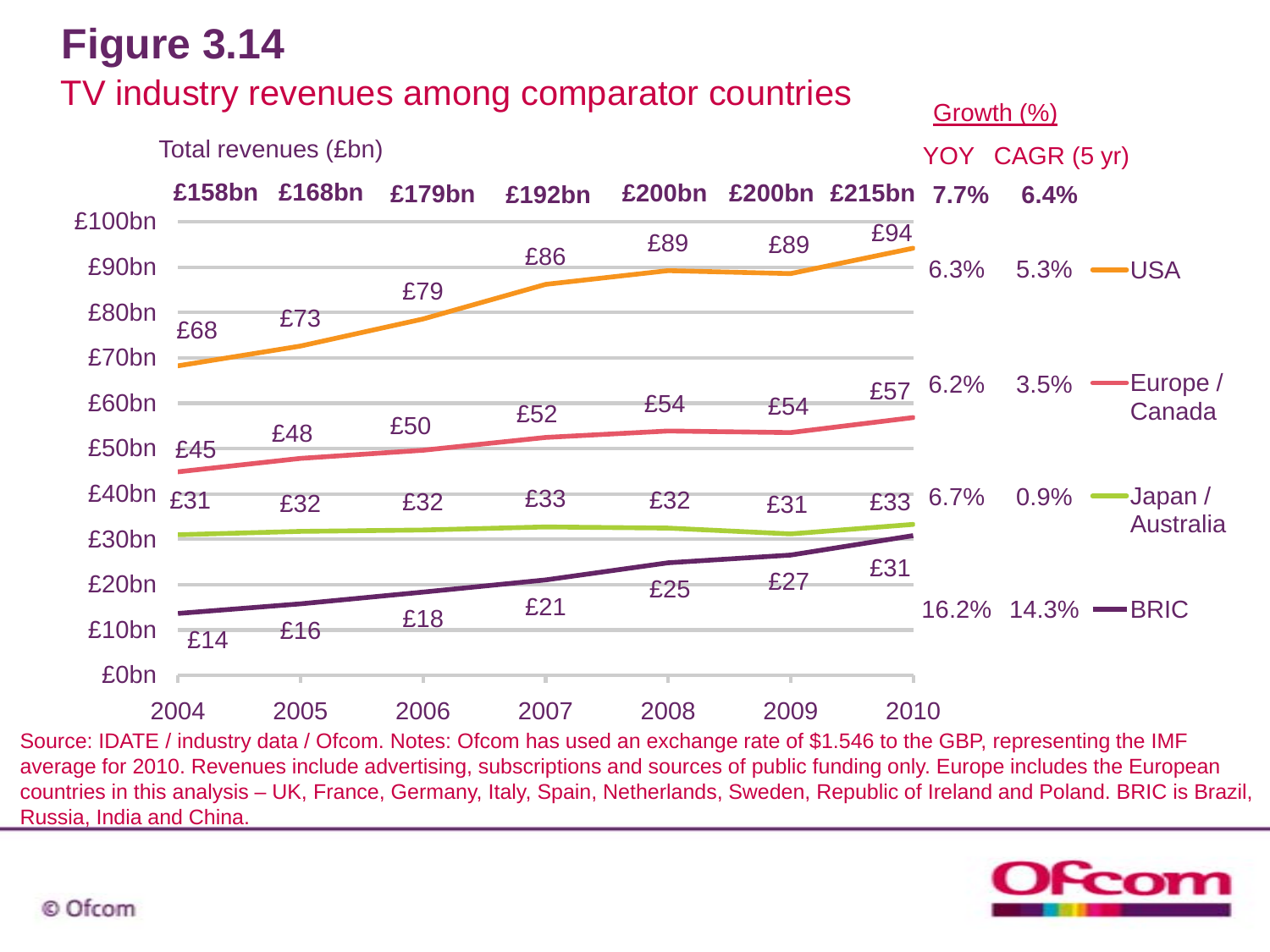### TV industry revenue among European countries and Canada



Source: IDATE / industry data / Ofcom. Notes: Ofcom has used an exchange rate of \$1.546 to the GBP, representing the IMF average for 2010. Revenues include advertising, subscriptions and sources of public funding only. Europe includes the European countries in this analysis – UK, France, Germany, Italy, Spain, Netherlands, Sweden, Republic of Ireland and Poland.

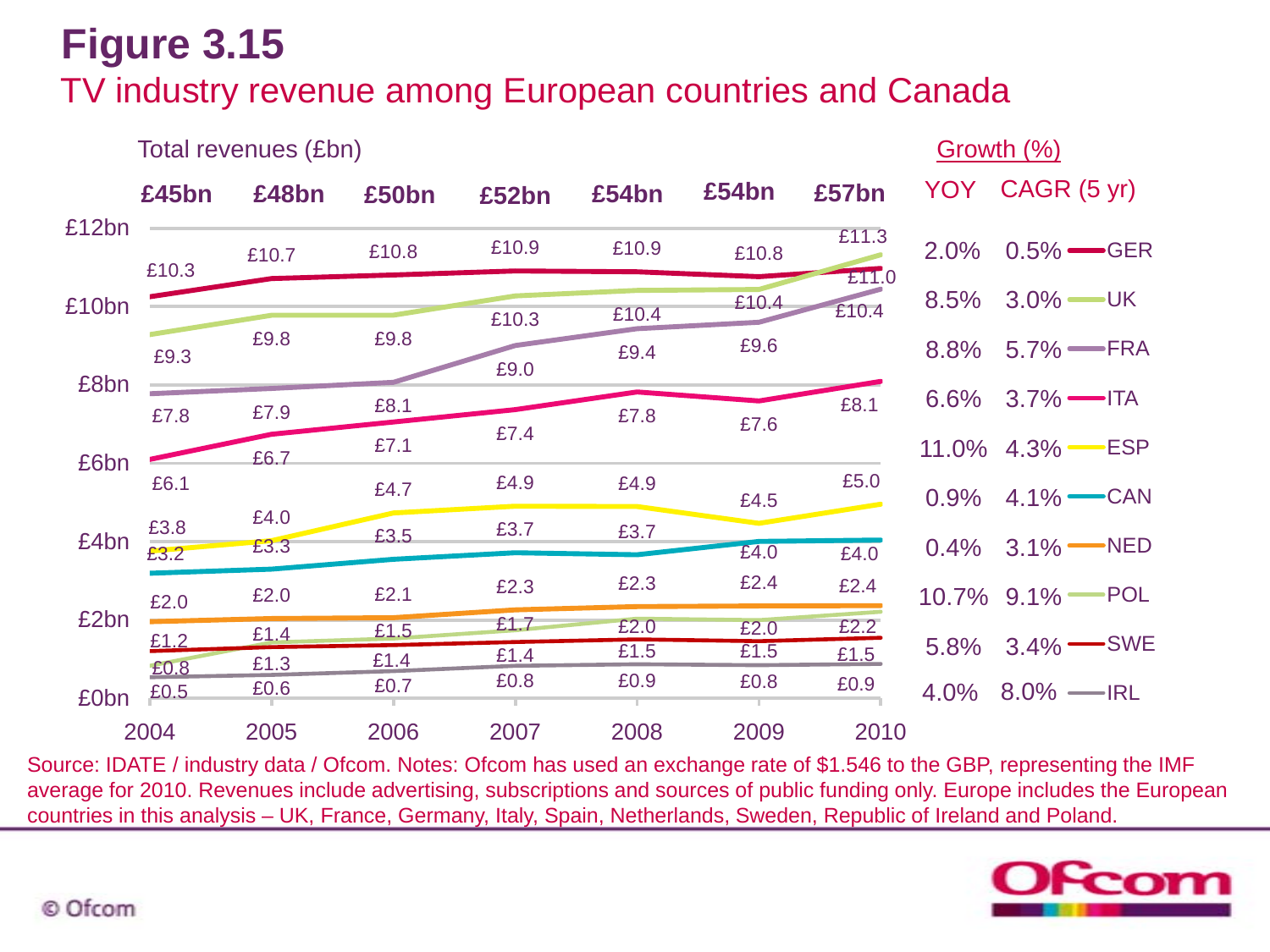## **Figure 3.16** Total TV industry revenues among BRIC countries



Source: IDATE / industry data / Ofcom. Notes: Ofcom has used an exchange rate of \$1.546 to the GBP, representing the IMF average for 2010. Revenues include advertising, subscriptions and sources of public funding only. BRIC is Brazil, Russia, India and China.

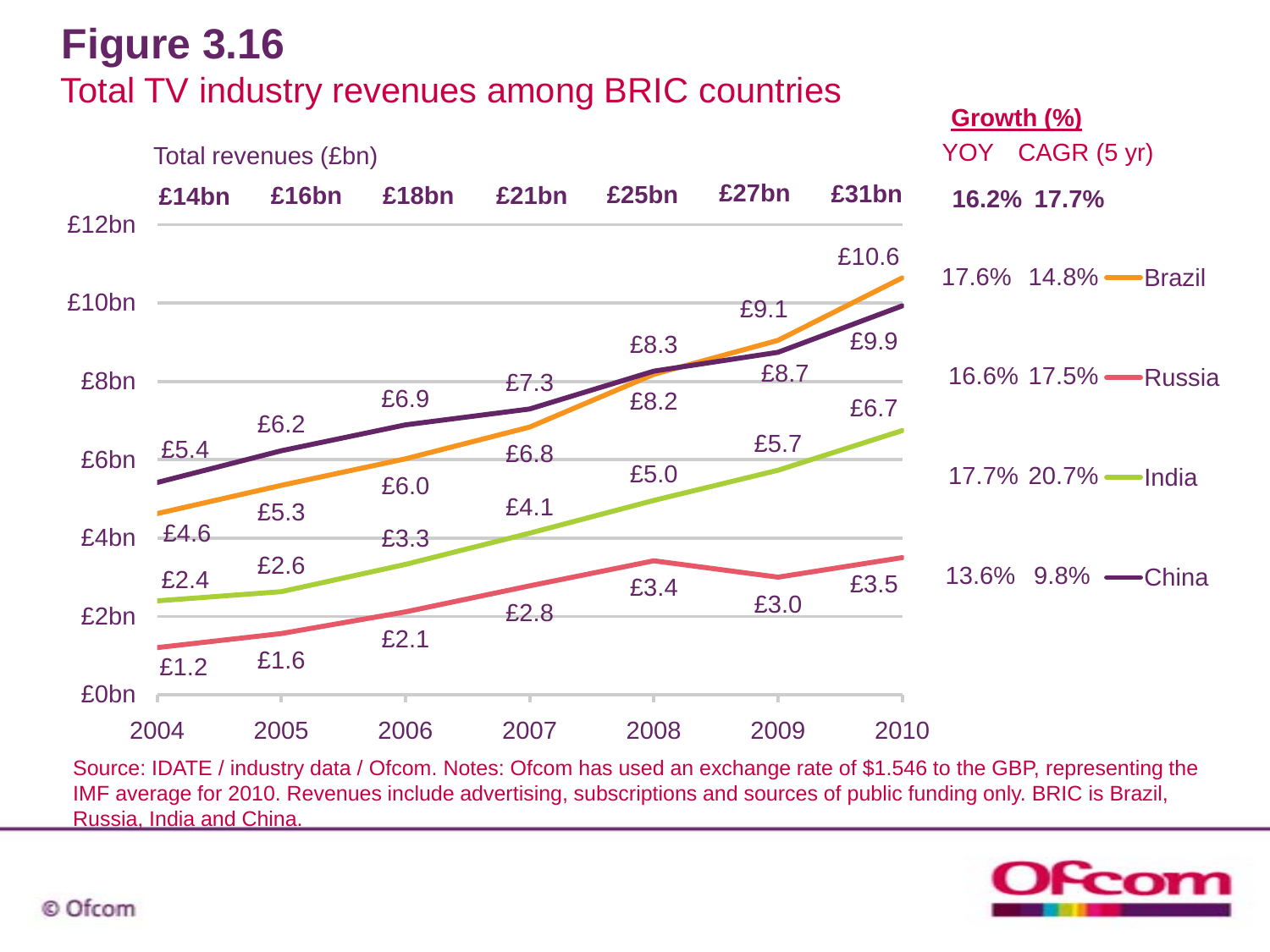### **Figure 3.17** TV revenues among comparator countries by source, 2005 and 2010



Source: IDATE / industry data / Ofcom. Notes: Ofcom has used an exchange rate of \$1.546 to the GBP, representing the IMF average for 2010. Revenues include advertising, subscriptions and sources of public funding only. Different scale used for USA and Japan due to larger size.

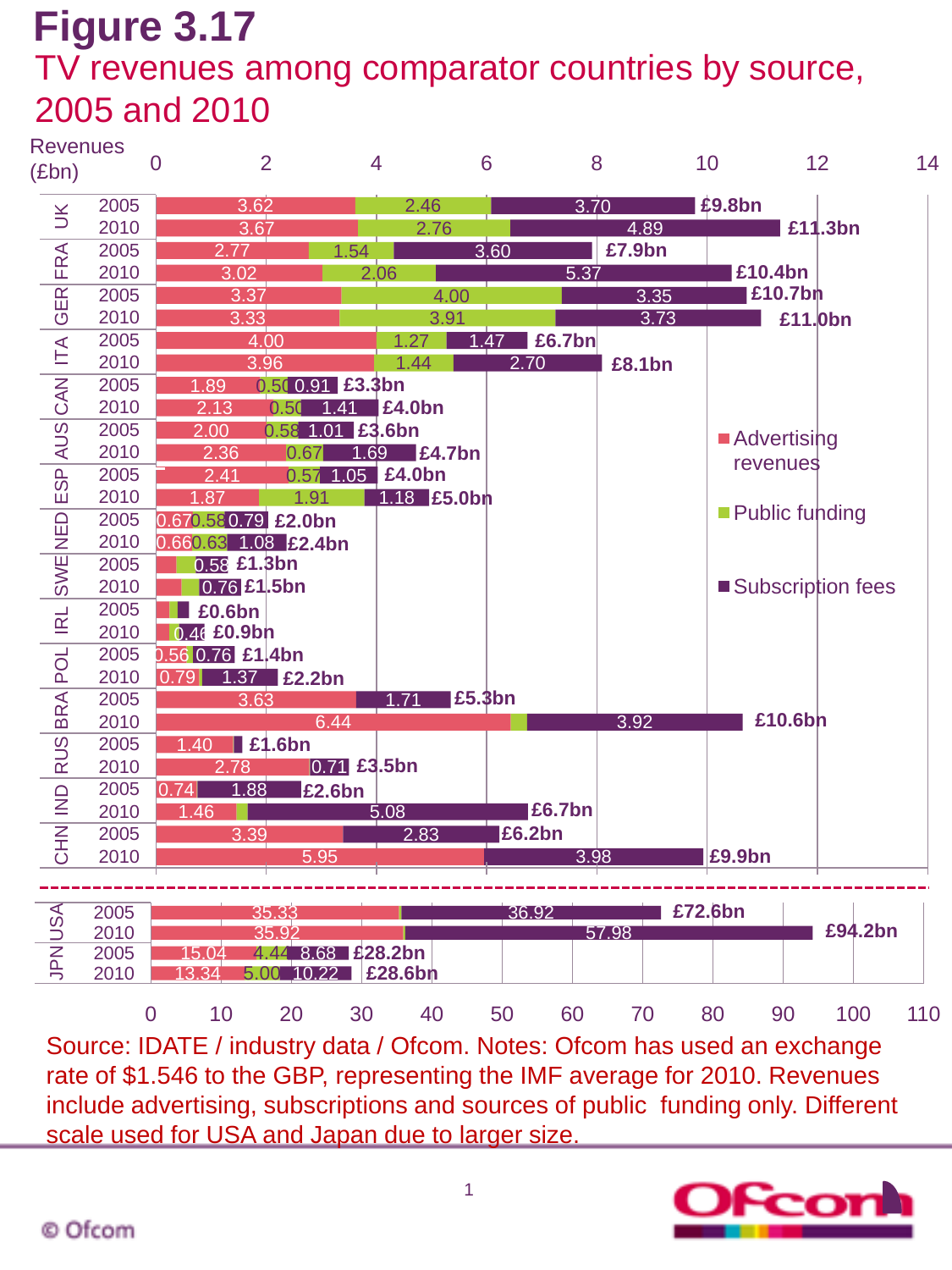TV revenue per head, by source, 2010



Source: IDATE / industry data / Ofcom. Notes: Ofcom has used an exchange rate of \$1.546 to the GBP, representing the IMF average for 2010. Revenues include advertising, subscriptions and sources of public funding only; figures inside the bars represent industry revenue per head by source.

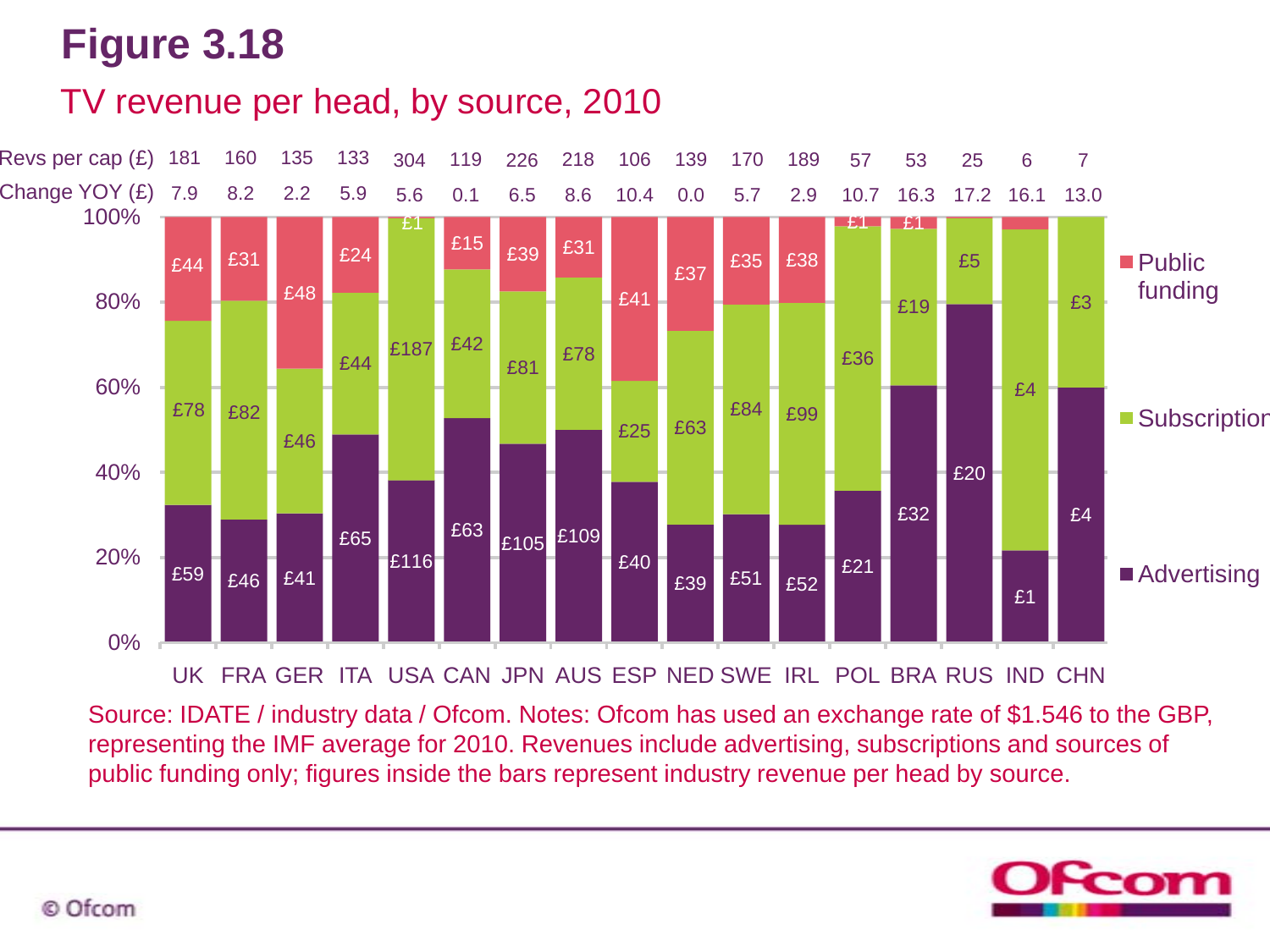### Changes in components of TV revenues per head: 2009 to 2010



Source: IDATE / industry data / Ofcom. Notes: Ofcom has used an exchange rate of \$1.546 to the GBP, representing the IMF average for 2010. Revenues include advertising, subscriptions and sources of public funding only; the bars represent changes in industry revenue per head, by source.

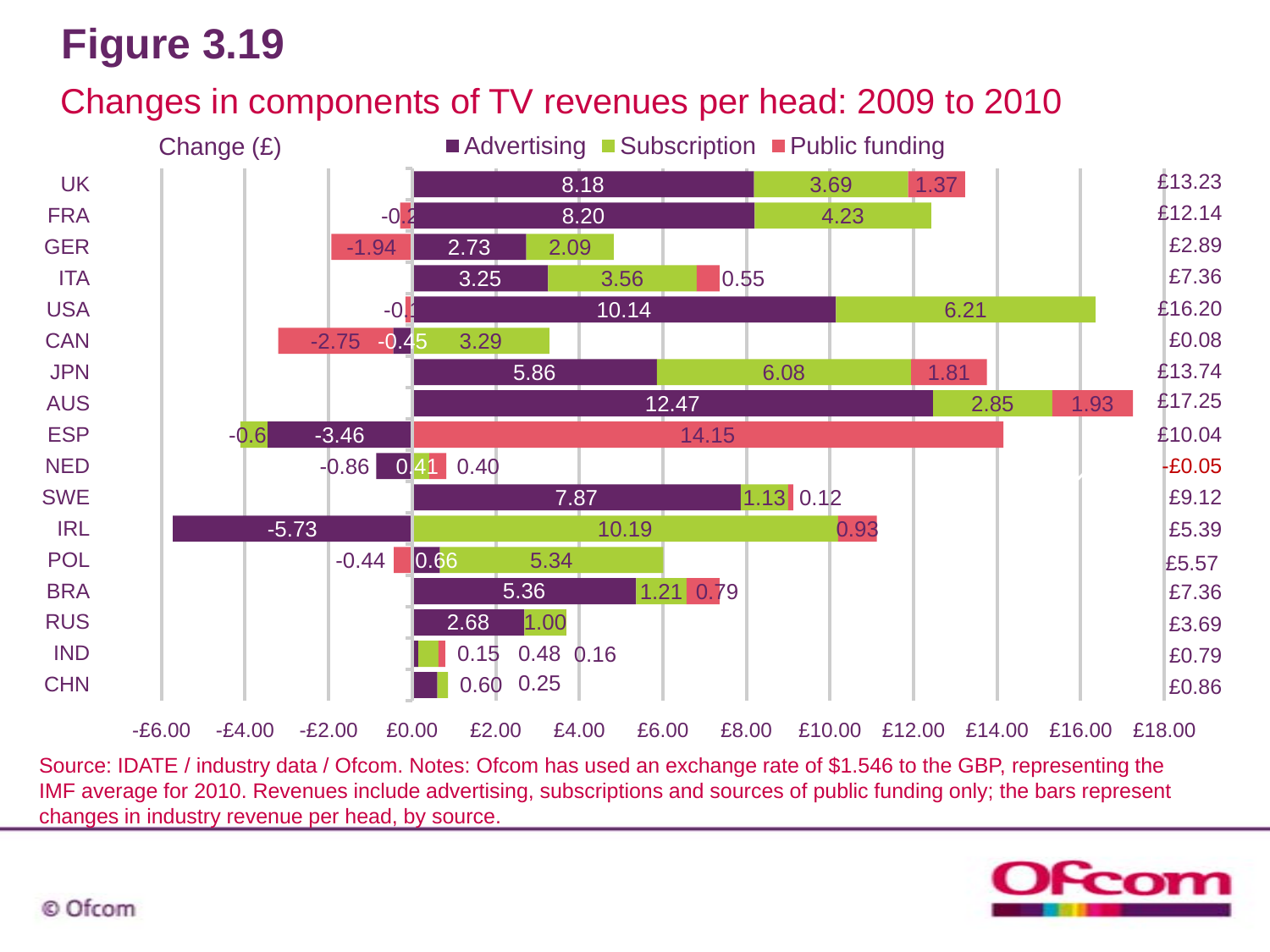### Cost of a TV licence fee



Source: IDATE / industry data / Ofcom. Notes: Ofcom has used an exchange rate of \$1.546 to the GBP, representing the IMF average for 2010; Prices as of end 2010. Note: The Japanese licence fee costs

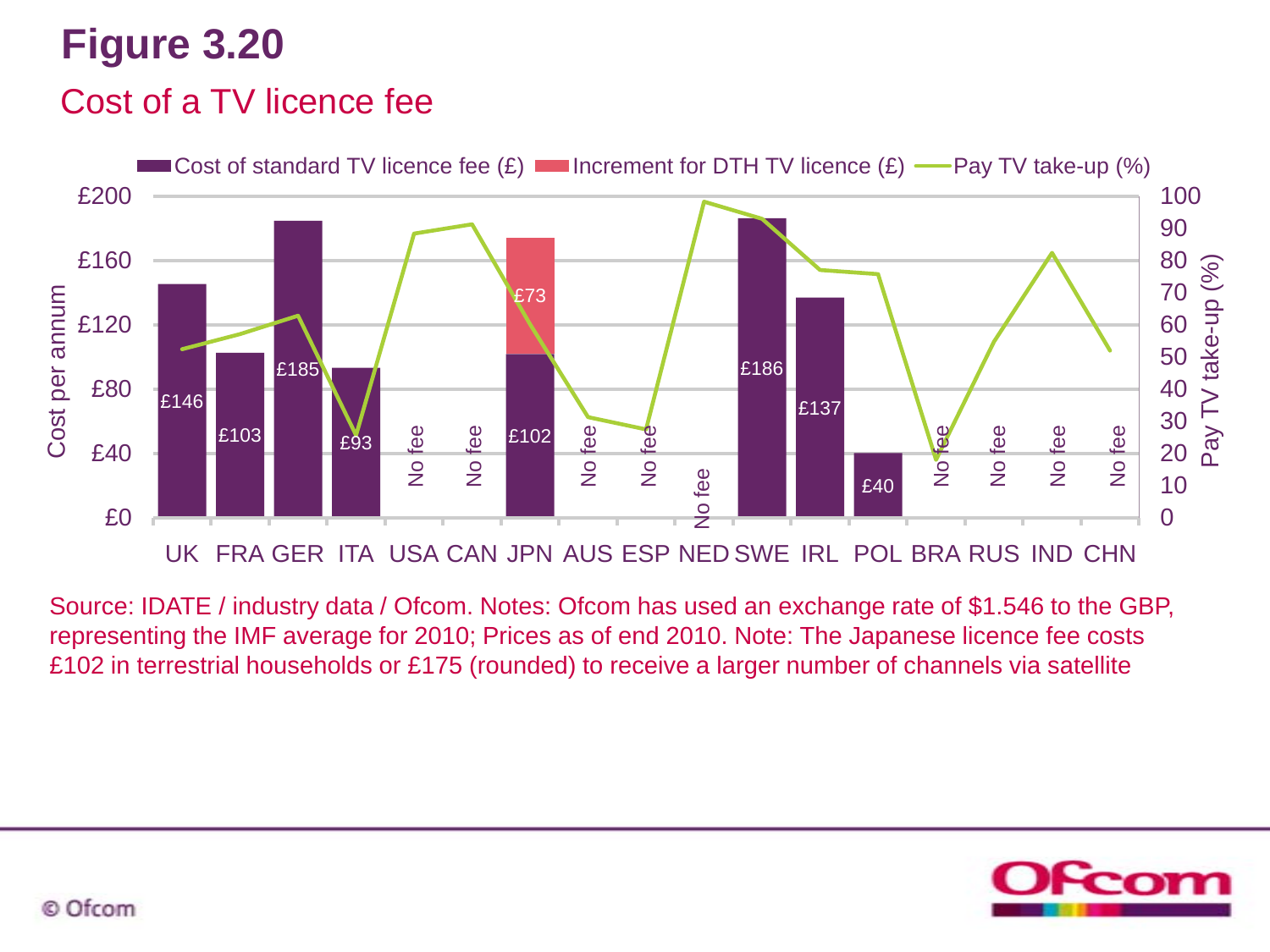### Latest reported revenues from selected free-to-view TV operators, 2010



Annual revenue for latest available period (£bn)

Source: IDATE / industry data / Ofcom. Notes: Ofcom has used an exchange rate of \$1.546 to the GBP, representing the IMF average for 2010; Comparisons should be regarded as indicative only due to the possibility of differences in financial reporting between broadcasters. From 2009, RTL figure includes its key European markets; Mediaset includes Italian business and from 2005 FTA and pay TV (year ending Dec 31) BBC represents its income allocated to TV; RAI figures include licence fee (split between radio and TV unknown), TV advertising and sponsorship; ProSieben, group revenues (years ended Dec 31); France Televisions is licence fee and advertising; TF1 includes French channels (years ended Dec 31); PBS and the ABC are total revenue to year ending June 30; Fuji TV is broadcasting and production, year ending March 31; RTVE is advertising and public funding (as of year ending Dec 31) .

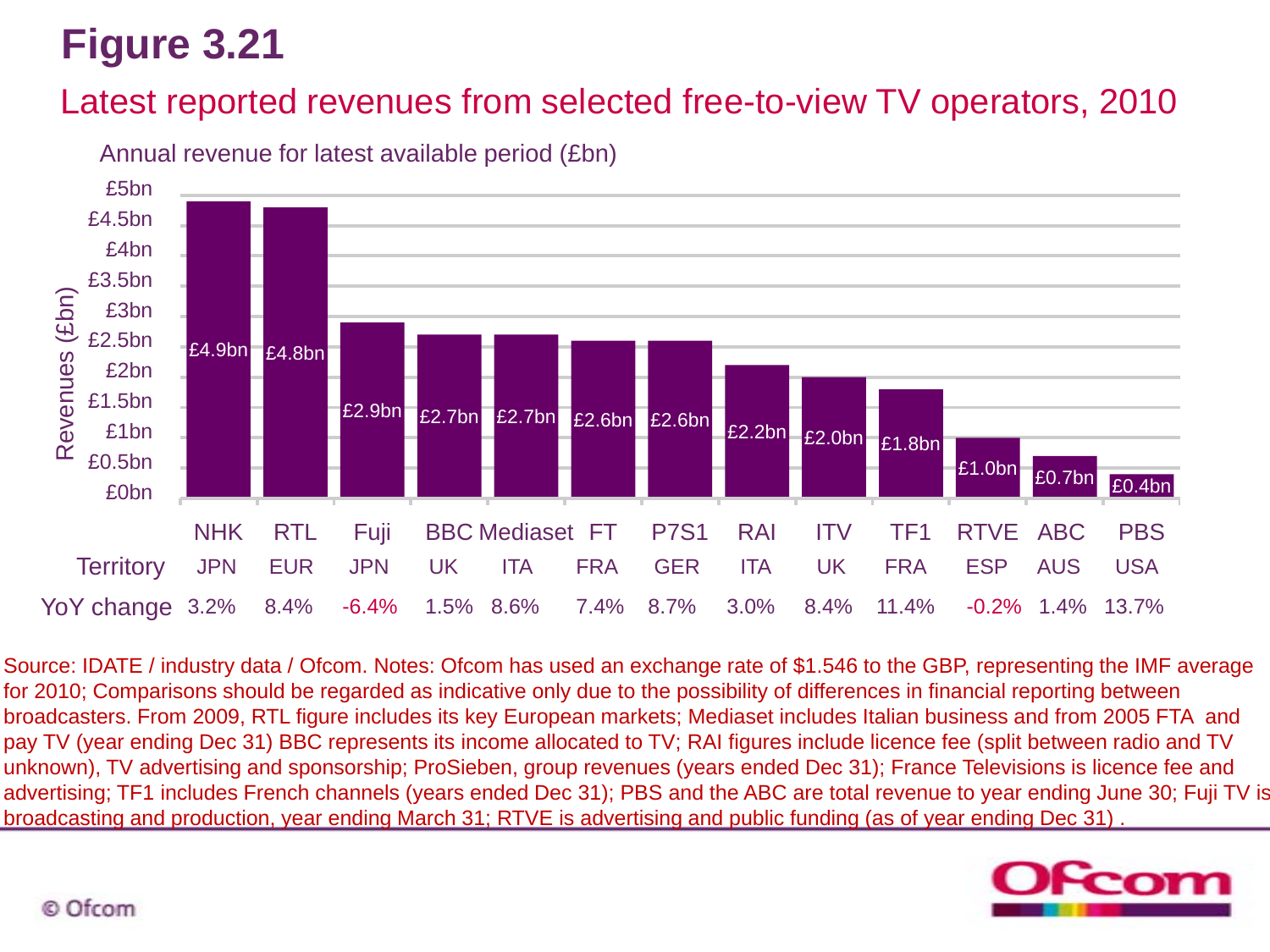### Latest reported revenues from selected pay-TV operators, 2010



Source: IDATE / industry data / Ofcom. Notes: Ofcom has used an exchange rate of \$1.546 to the GBP, representing the IMF average for 2010; where possible we have reported revenues related to the TV services only (including advertising). Comcast includes video and advertising revenues; Time Warner Cable includes video and advertising revenues; BSkyB include retail, wholesale and advertising revenues; KDG includes cable access and TV/radio revenues; Virgin Media includes consumer and content revenues; Sky Italia revenue based on IDATE's estimate from News Corporation's annual report; Canal+ represents

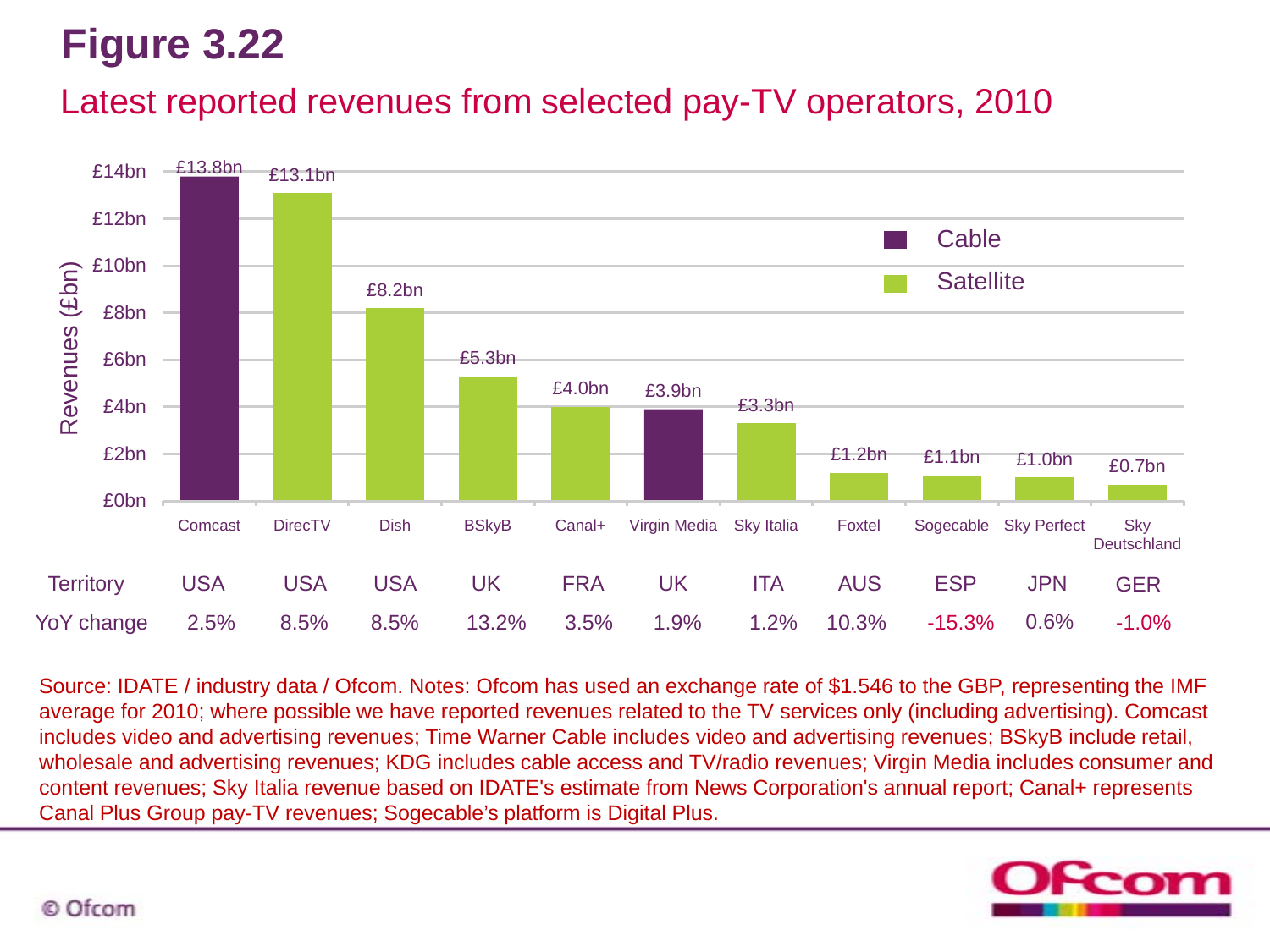## **Figure 3.23** Pay-TV ARPU, 2005-2010



Source: IDATE / industry data / Ofcom. Notes: Ofcom has used an exchange rate of \$1.546 to the GBP, representing the IMF average for 2010. ARPU is average revenue per user, representing the average revenue generated per pay TV subscriber.

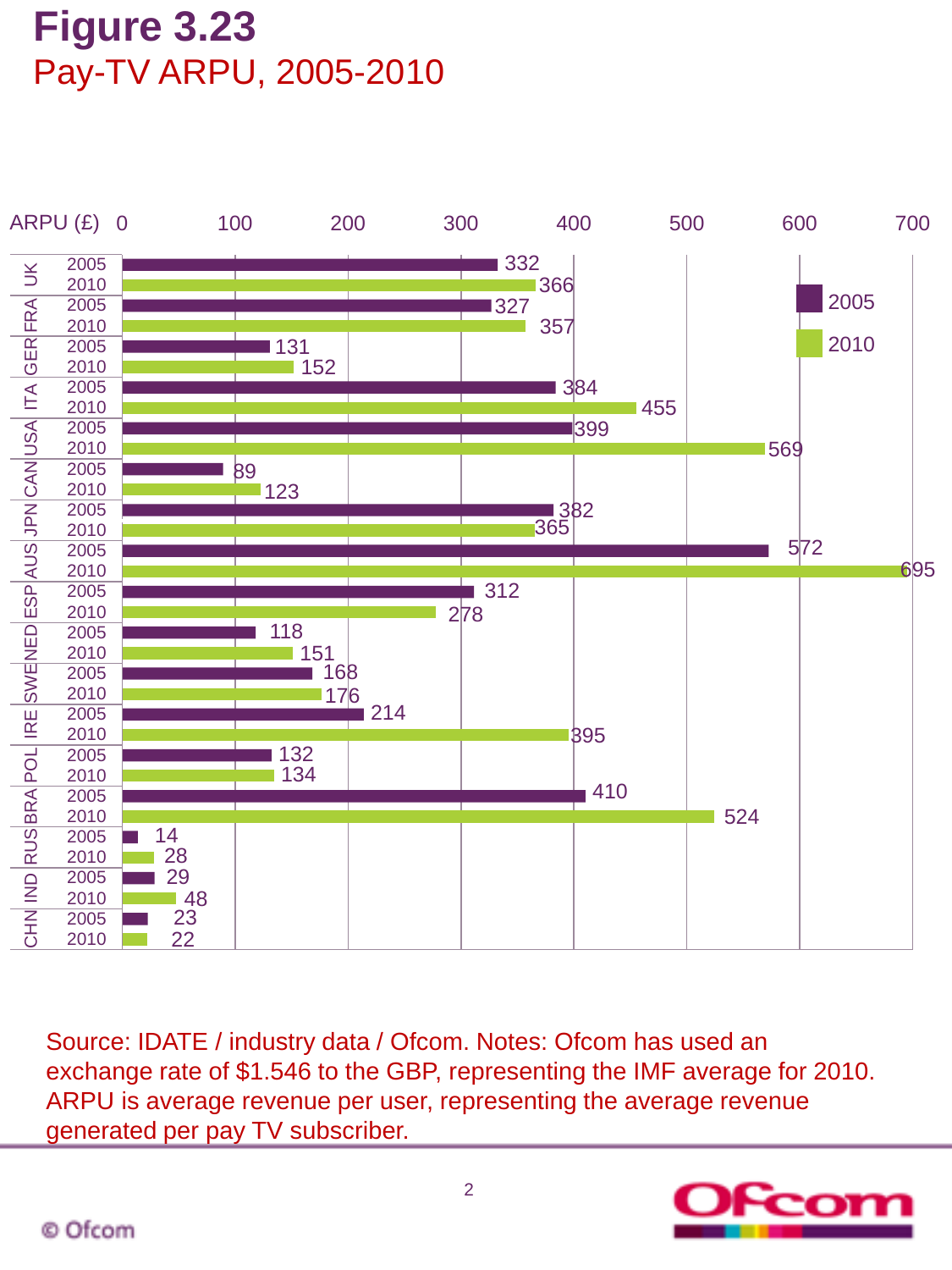### Latest reported ARPU for selected pay-TV operators, end 2010



Source: IDATE / industry data / Ofcom. Notes: Ofcom has used an exchange rate of \$1.546 to the GBP, representing the IMF average for 2010; latest available company reports; ARPU is average revenue per user; figures are indicative only as definitions of ARPU may differ and some operators include telecommunications revenue in annual ARPU. Platform represents main distribution method.

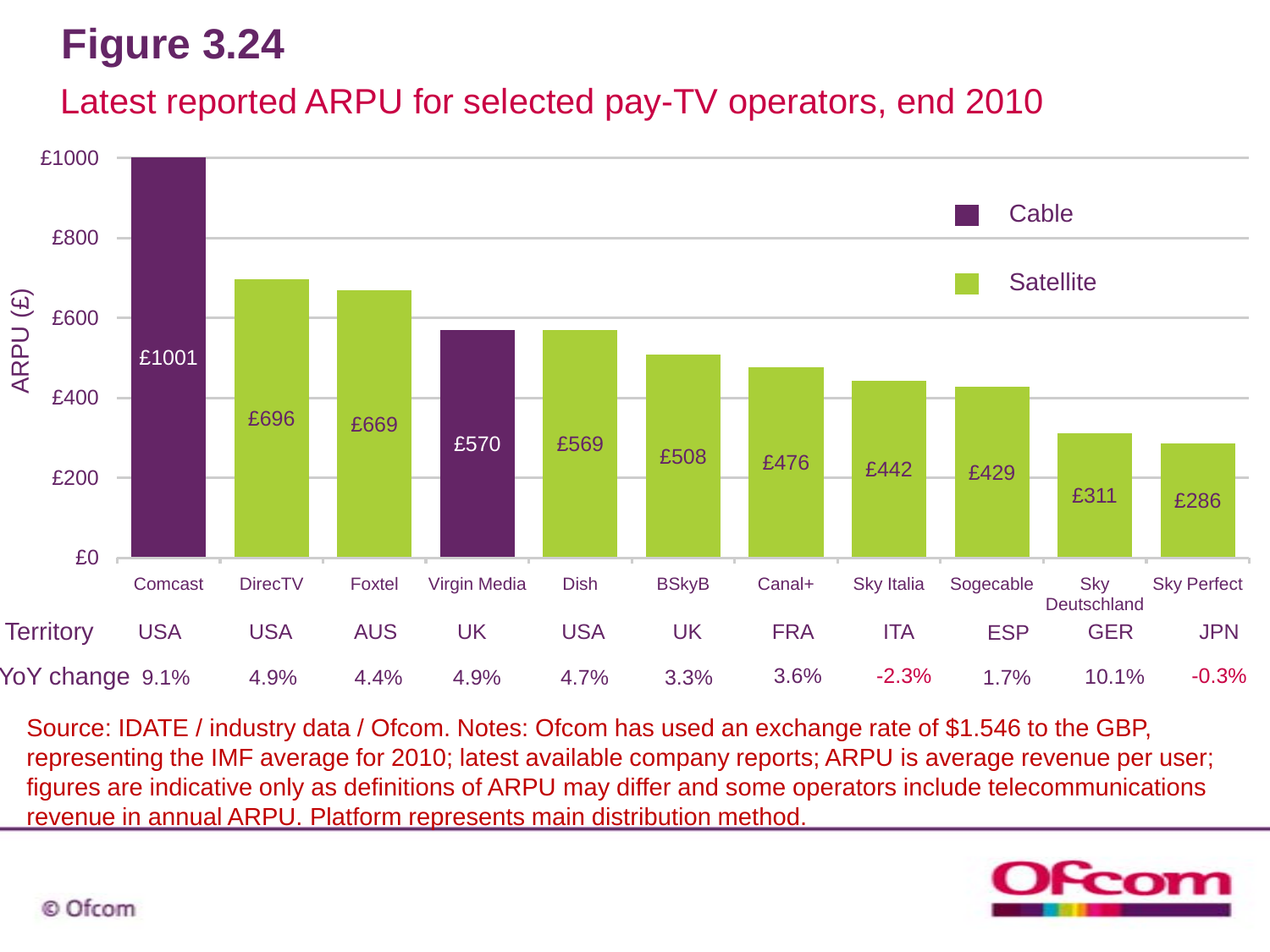# **3. The TV and audio-visual consumer**



© Ofcom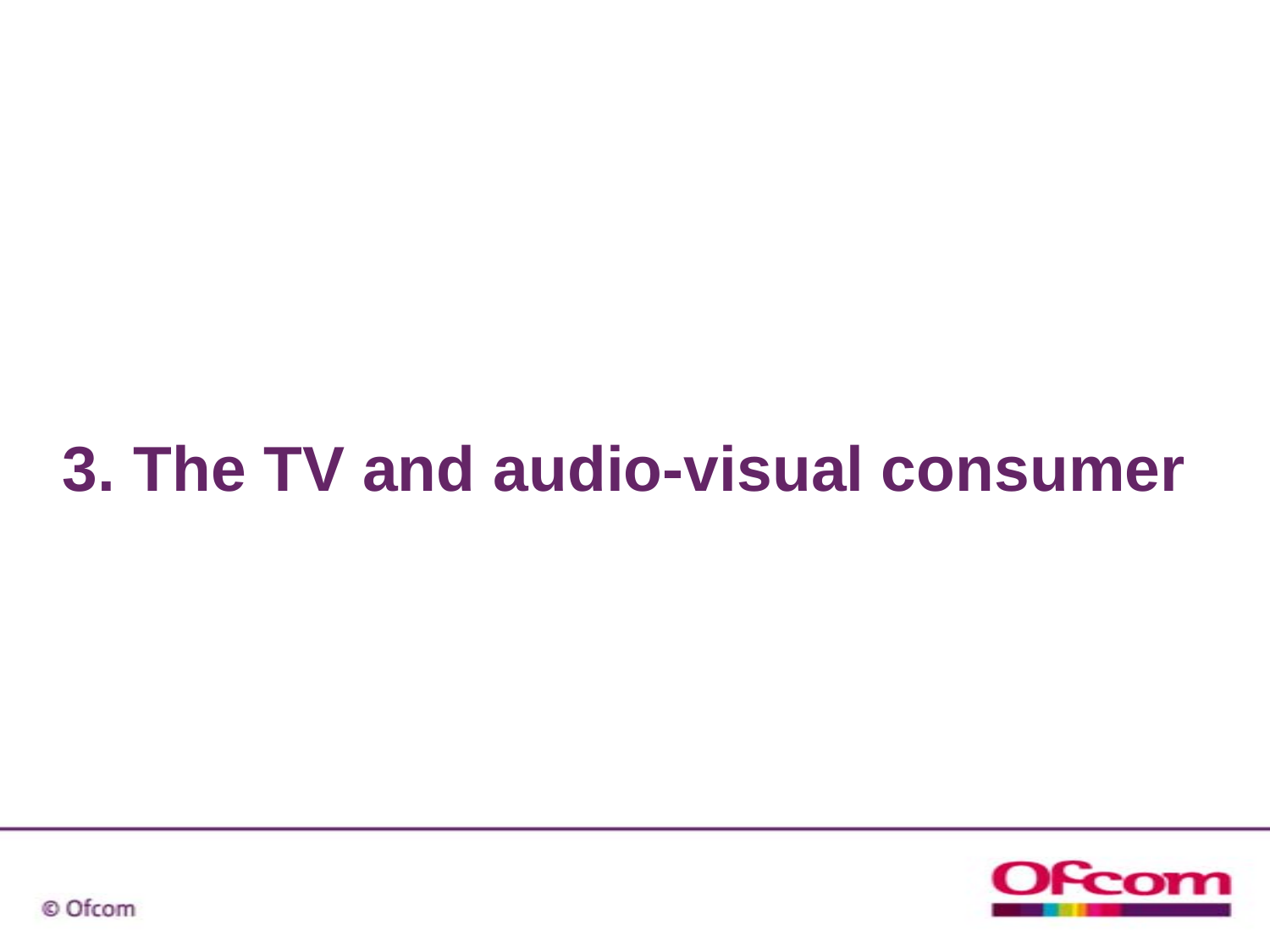### Take-up of digital television – top nine comparator countries



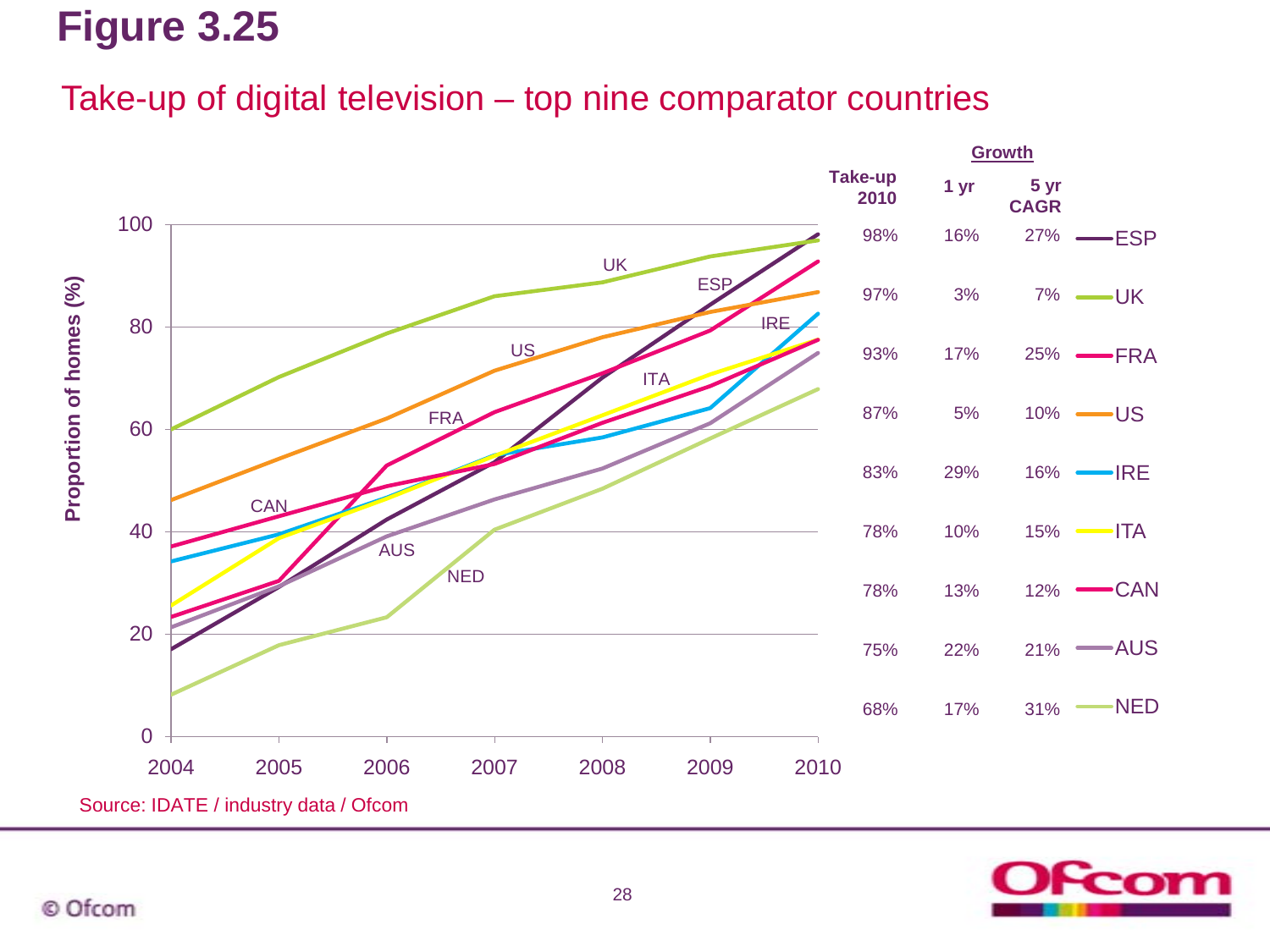### Take-up of digital television – the next eight comparator countires



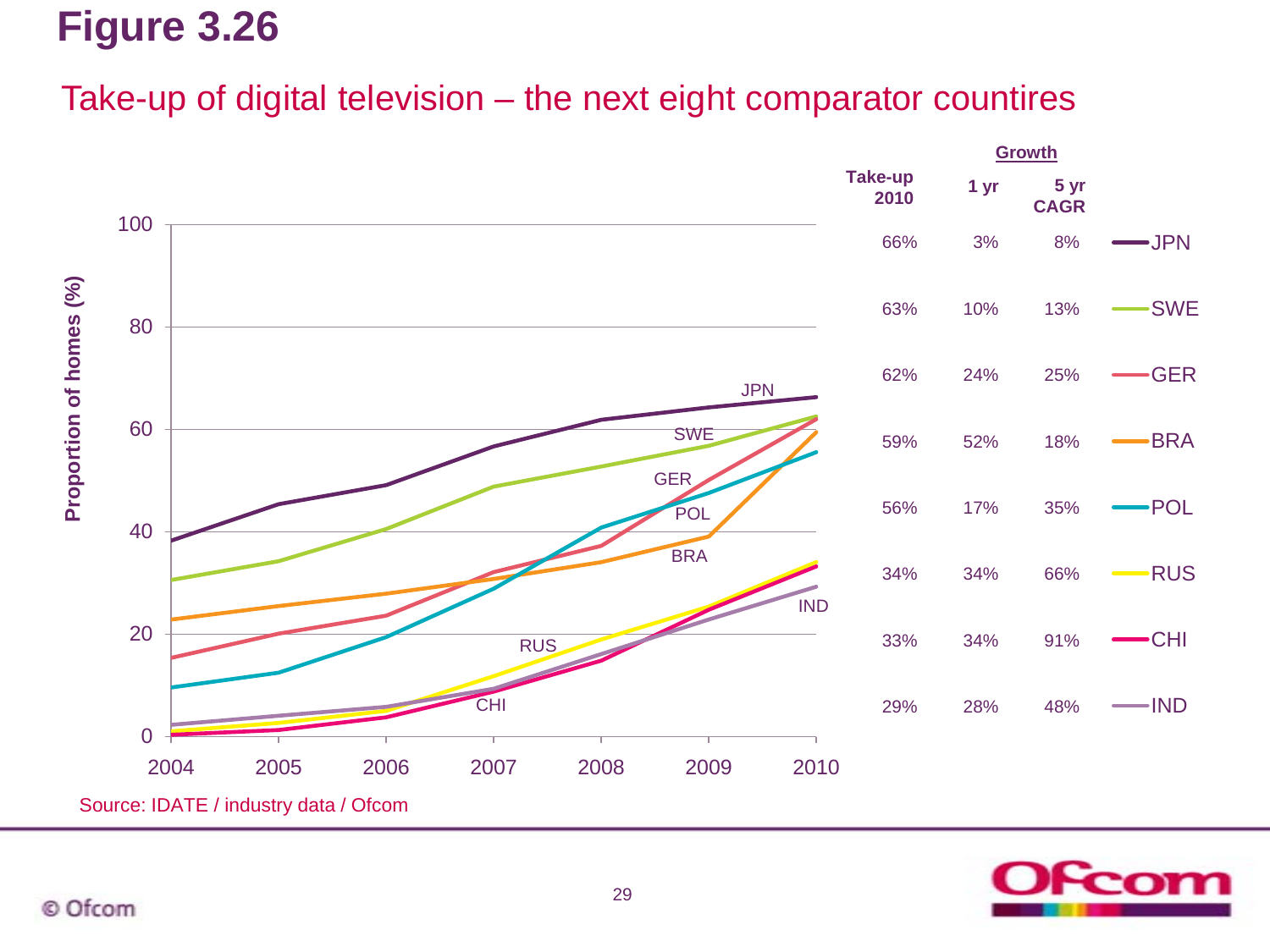### The two most popular DTV platforms, by country, 2010



### Proportion of TV households (%)

Source: IDATE / industry data / Ofcom



30

© Ofcom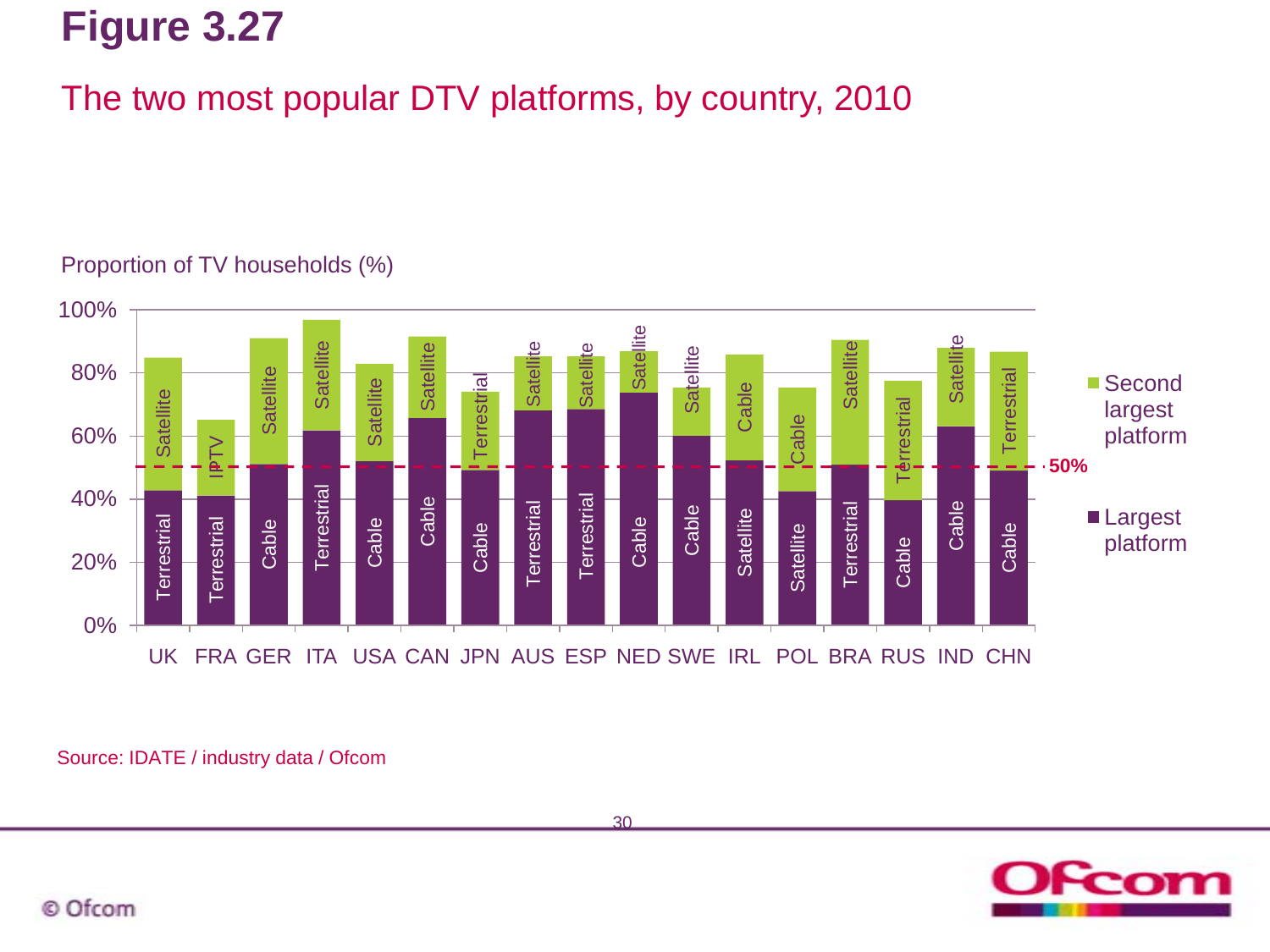### Take-up of DTV, by platform and country: 2010



#### Proportion of TV homes (%)

Source: IDATE / industry data / Ofcom

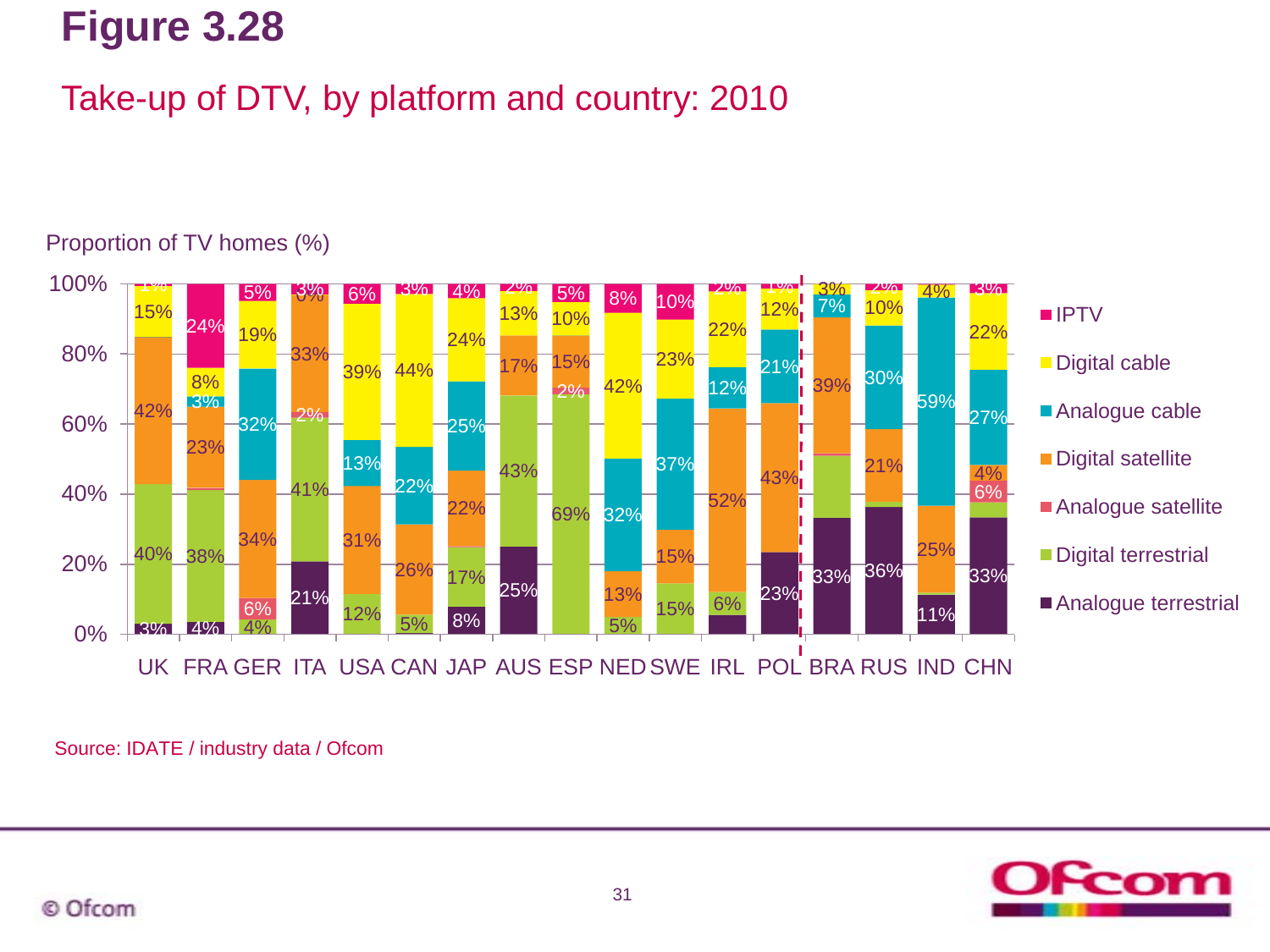### Changes in platform take-up (pp) by country and technical platform

|                          | <b>UK</b>      | <b>FRA</b> | <b>GER</b>     | <b>ITA</b>     | <b>US</b>      | <b>CAN</b>       | <b>JPN</b>     | <b>AUS</b>       | <b>ESP</b>     | <b>NED</b>     | <b>SWE</b>     | IRE.           | <b>POL</b>     | <b>BRA</b>     | <b>RUS</b>           | <b>IND</b>       | <b>CHI</b>           | Av             | Av<br>Eur      | Av<br><b>BRIC</b> | <b>Av NA</b>         |
|--------------------------|----------------|------------|----------------|----------------|----------------|------------------|----------------|------------------|----------------|----------------|----------------|----------------|----------------|----------------|----------------------|------------------|----------------------|----------------|----------------|-------------------|----------------------|
| Digital terrestrial      | $-2$           | 6          | $\mathbf{0}$   | 5              |                |                  | $-2$           | 12               | 11             | $-1$           | $\mathbf{0}$   | 6              | $\overline{0}$ | 15             |                      |                  |                      | 3              | 3              | 5                 |                      |
| <b>Digital satellite</b> | $\overline{4}$ |            | $6\,$          |                | $\pmb{0}$      | $\overline{0}$   | $-2$           | $\boldsymbol{0}$ | $\bf{0}$       | $-1$           | $\mathbf{0}$   | 8              | $\overline{2}$ | 5              | 5                    | 5                | $\blacktriangleleft$ | $\overline{2}$ | $\overline{2}$ | 4                 | $\overline{0}$       |
| Digital cable            | $\overline{0}$ |            | $\overline{4}$ | $\overline{0}$ | $\overline{2}$ | $\overline{7}$   | 3              | $\boldsymbol{0}$ | $\overline{2}$ | $\overline{7}$ | 5              | 3              | $6\phantom{1}$ | $\overline{0}$ | $\overline{2}$       | 1                | 5                    | 3              | 3              | $\overline{2}$    | 4                    |
| <b>IPTV</b>              | $\overline{0}$ | 5          | 2              | $\overline{0}$ | 1              | $\bf{0}$         | 2              | 1                | $\overline{0}$ | $\overline{4}$ |                | 1              | $\overline{0}$ | $\overline{0}$ | $\blacktriangleleft$ | $\mathbf{0}$     | $\blacktriangleleft$ |                | $\overline{2}$ |                   | $\blacktriangleleft$ |
| <b>Total digital</b>     | -3             | 13         | 12             | $\overline{7}$ | 4              | $\boldsymbol{9}$ | $\overline{2}$ | 14               | 14             | 10             | 6              | 18             | 8              | 20             | 9                    | $\boldsymbol{6}$ | $\pmb{8}$            | 10             | 10             | 11                | 6                    |
| Analogue terrestrial     | $-3$           | $-11$      | $\overline{0}$ | $-6$           | $\overline{0}$ | $-2$             | $\overline{0}$ | $-14$            | $-12$          | $\overline{0}$ | $\overline{0}$ | $-15$          | $-2$           | $-20$          | $-8$                 | $-4$             | $-6$                 | $-6$           | $-5$           | $-10$             | $-1$                 |
| Analogue satellite       | $\overline{0}$ | $-1$       | $-3$           | $-1$           | $\mathbf{0}$   | $\overline{0}$   | $\overline{0}$ | $\overline{0}$   | $\overline{0}$ | $\overline{0}$ | $\overline{0}$ | $\overline{0}$ | $\bf{0}$       | $\overline{0}$ | $\overline{0}$       | $\overline{0}$   | $\overline{0}$       | $\overline{0}$ | $-1$           | $\overline{0}$    | $\overline{0}$       |
| Analogue cable           | $\overline{0}$ | $-1$       | $-9$           | $\overline{0}$ | $-4$           | $-7$             | $-1$           | $\mathbf{0}$     | $-2$           | $-10$          | $-6$           | $-4$           | $-6$           | $\overline{0}$ | $\overline{0}$       | $-2$             | $-2$                 | $-3$           | $-4$           | $-1$              | $-5$                 |
| <b>Total analogue</b>    | $-3$           | $-13$      | $-12$          | $-7$           | $-4$           | $-9$             | $-2$           | $-14$            | $-14$          | $-10$          | $-6$           | $-18$          | $-8$           | $-20$          | $-9$                 | $-6$             | $-8$                 | $-10$          | $-10$          | $-11$             | $-6$                 |

Source: IDATE / industry data / Ofcom

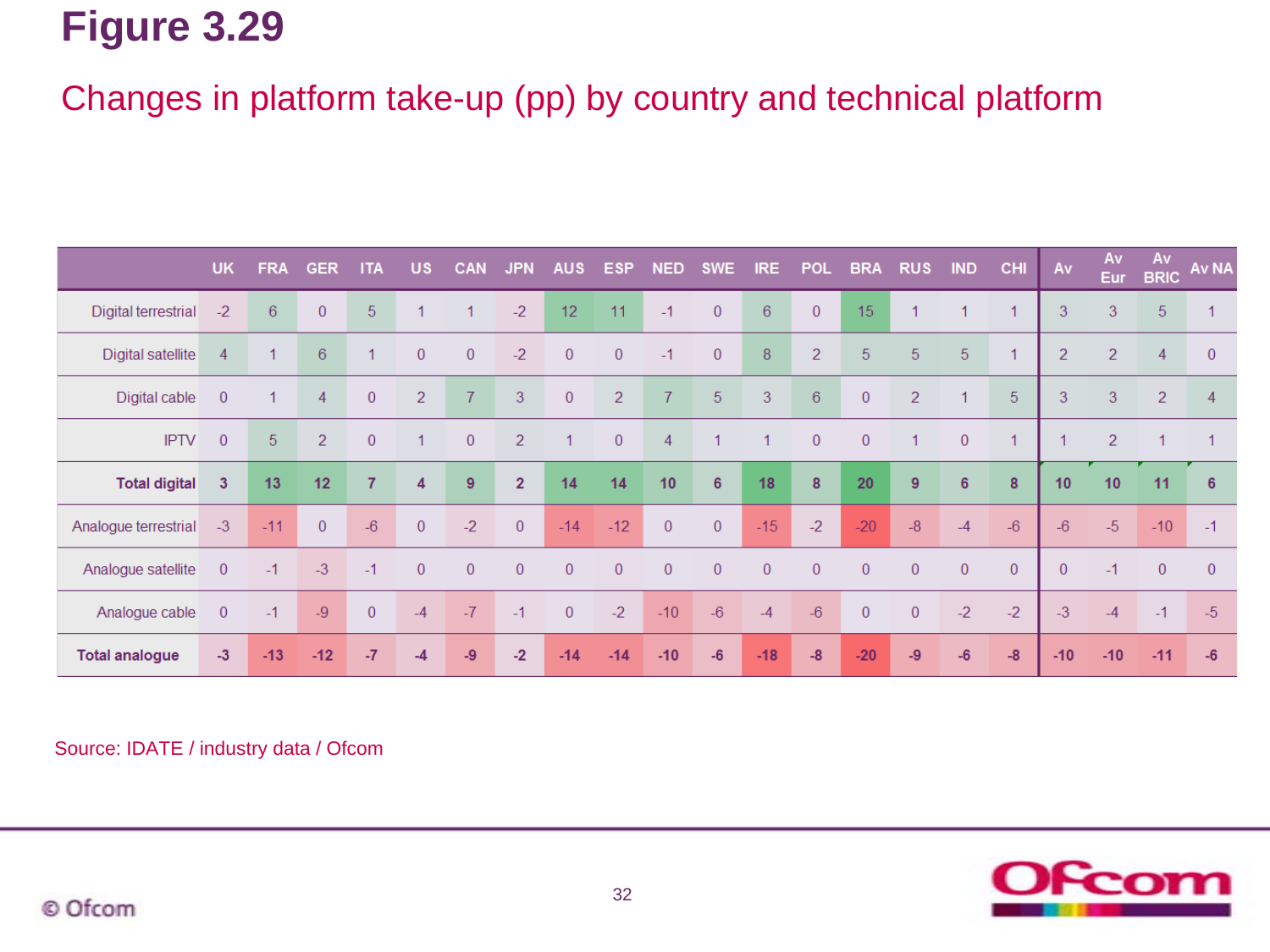### Proportion of main sets connected to DTT since platform launch



Source: IDATE / industry data / Ofcom

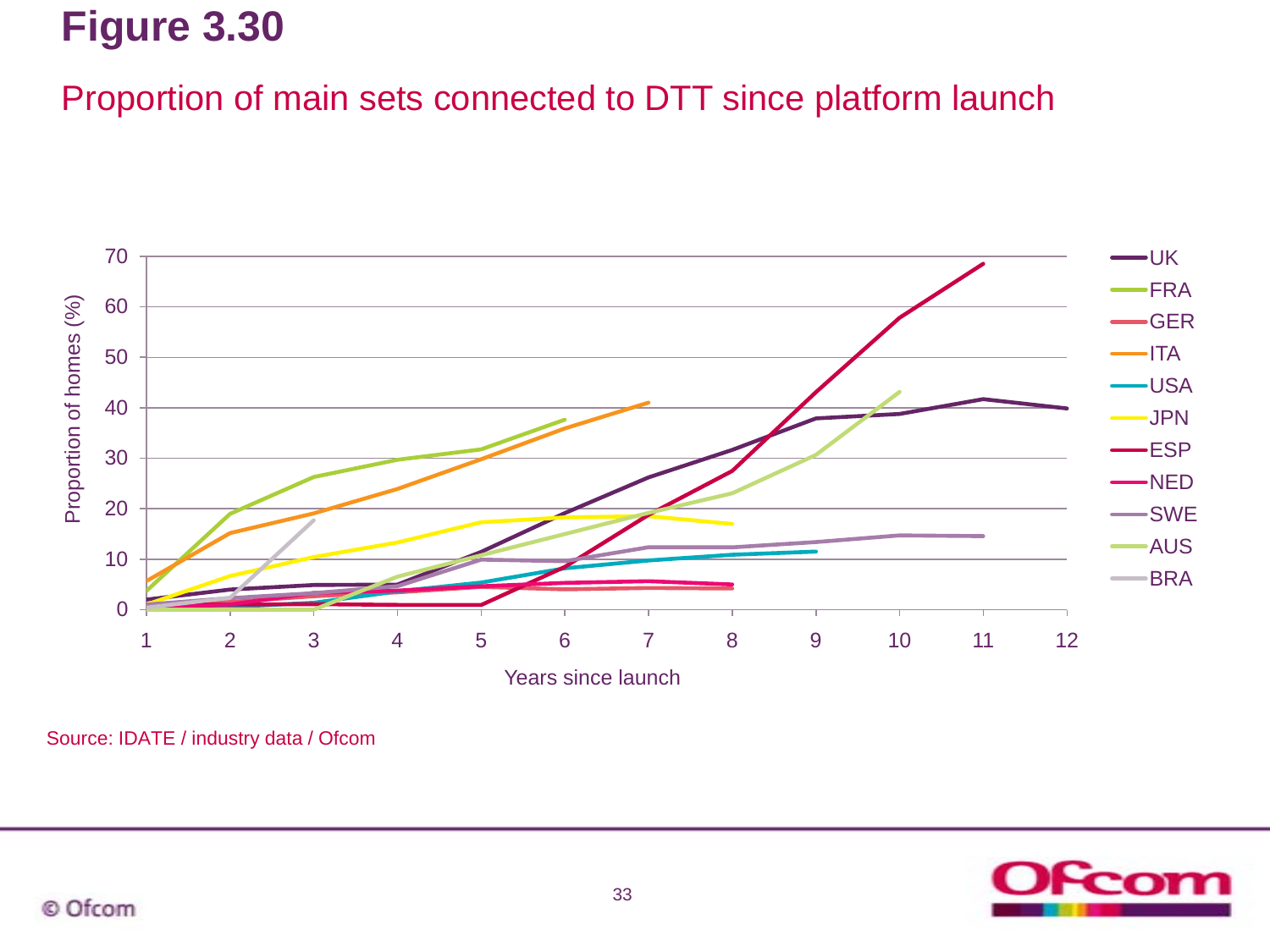### Number of HDTV homes, by platform and country, end 2010



Source: IDATE / industry data / Ofcom.

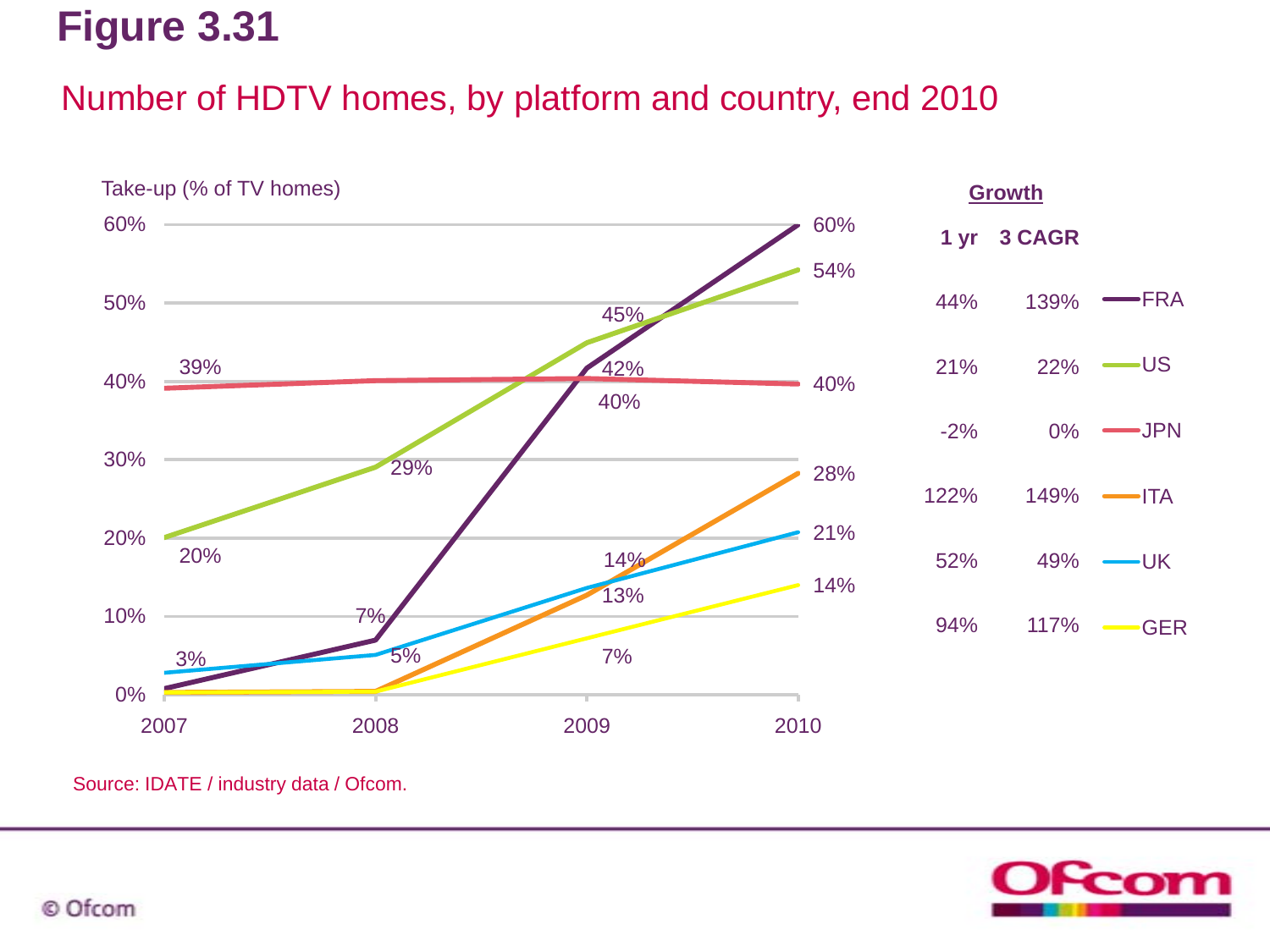Percentage point change in the take-up of HD decoders connected to main sets

|                     | <b>UK</b> | <b>FRA</b> | <b>GER</b> | <b>ITA</b> | <b>US</b> | <b>JPN</b> |
|---------------------|-----------|------------|------------|------------|-----------|------------|
| <b>Satellite</b>    | 3.1       | 2.8        | 3.0        | 7.5        | 4.0       | 0.9        |
| <b>DTT</b>          | 1.7       | 5.9        | 0.0        | 8.2        | 0.7       | $-1.4$     |
| Cable               | 2.4       | 1.2        | 2.9        | 0.0        | 2.8       | 0.1        |
| <b>IPTV</b>         | 0.0       | 8.6        | 0.9        | 0.0        | 2.0       | 0.0        |
| <b>Net increase</b> | 7.2       | 18.5       | 6.8        | 15.7       | 9.5       | $-0.3$     |

Source: IDATE / industry data / Ofcom. Notes: Paying and FTA HD homes; no data available for IPTV in Japan

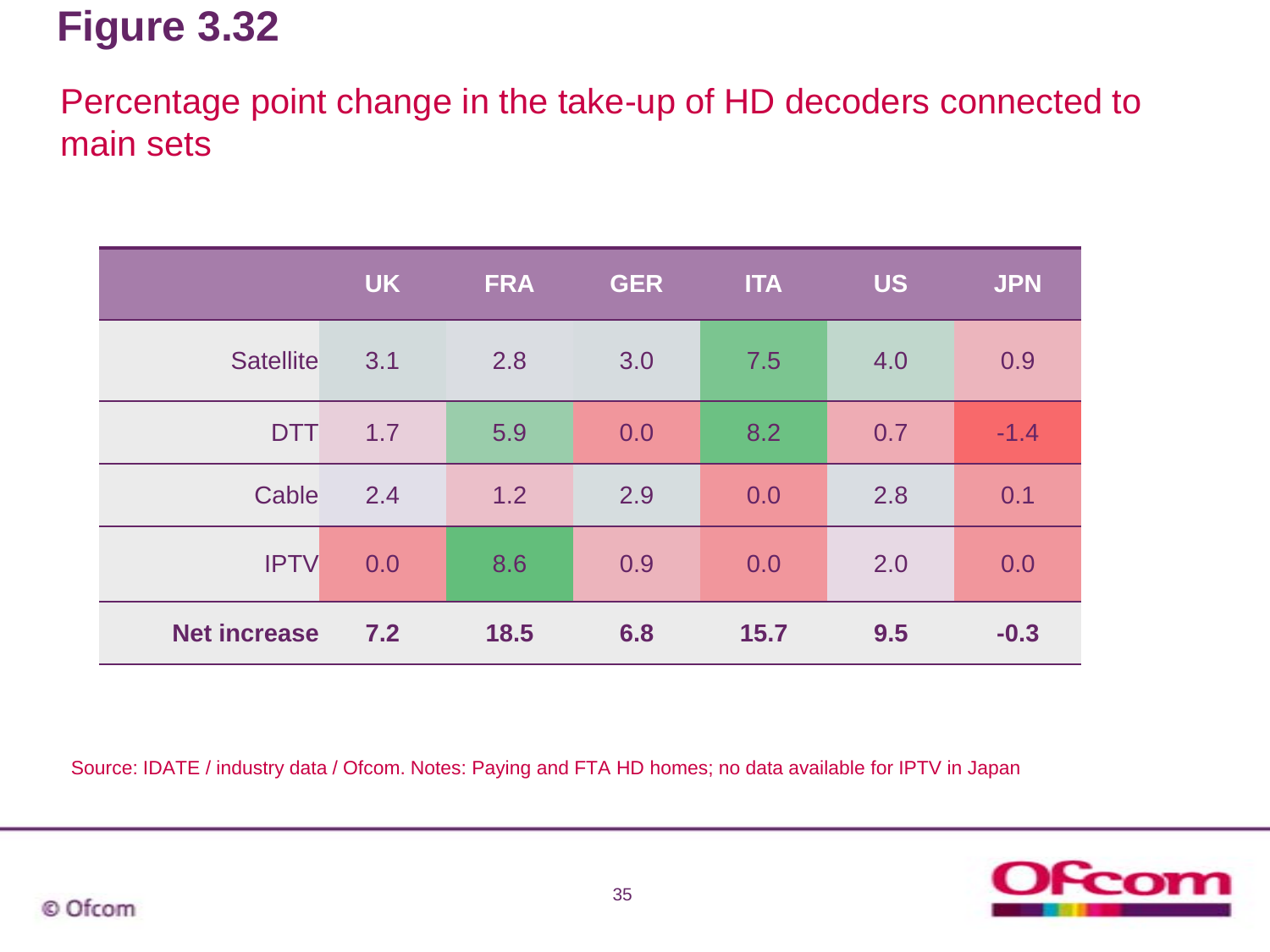### Number of HDTV channels and HD penetration, end 2010



Source: IDATE / industry data / Ofcom.

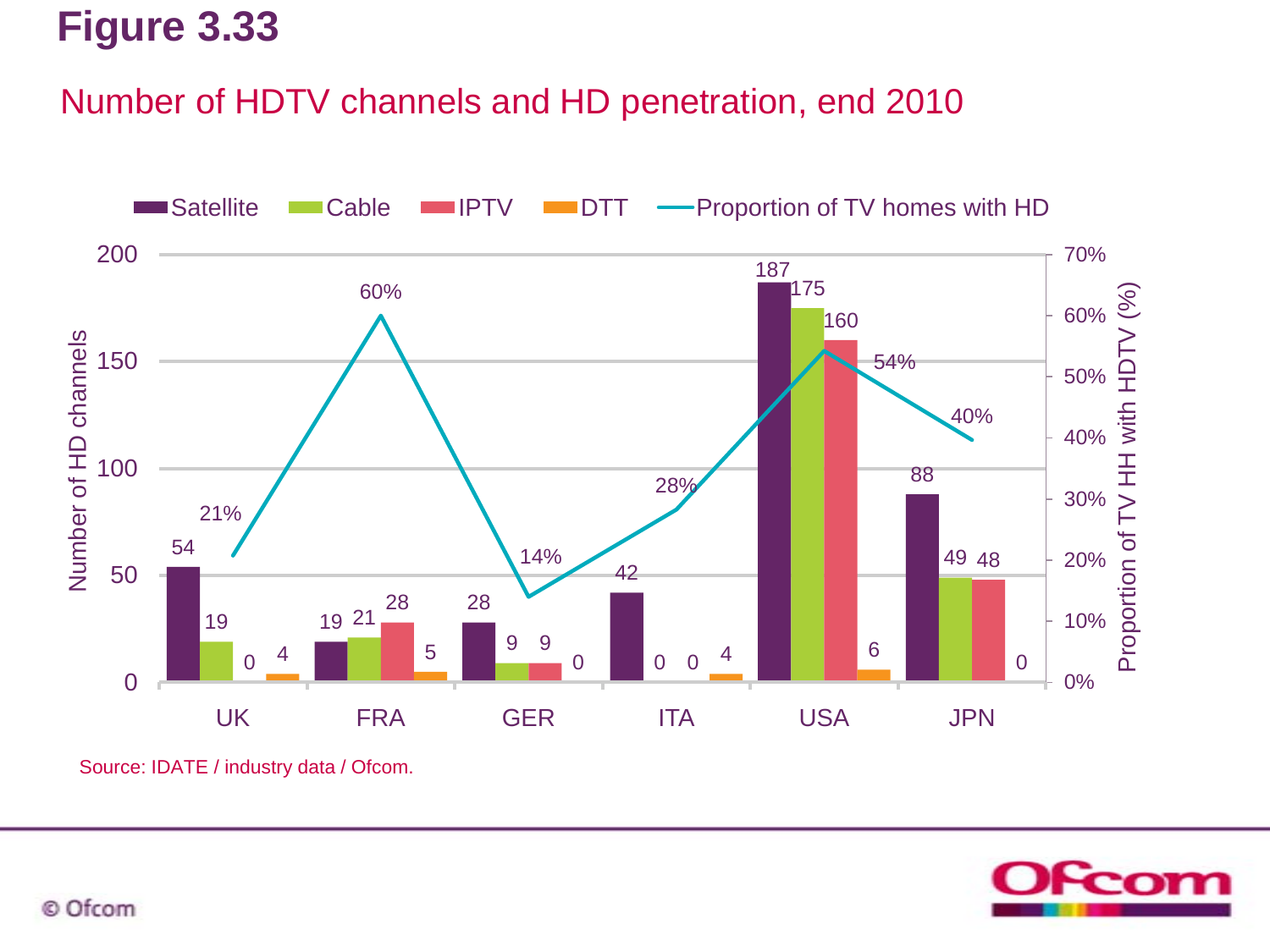Increase in the number of HD channels available, by platform, 2009 - 2010

|                  | <b>UK</b>      | <b>FRA</b>      | <b>GER</b>     | <b>ITA</b>     | <b>USA</b>     | <b>JPN</b>     |
|------------------|----------------|-----------------|----------------|----------------|----------------|----------------|
| <b>Satellite</b> | 17             | $\mathbf{3}$    | 21             | 12             | 37             | 30             |
| Cable            | 10             | $5\phantom{.0}$ | 2              | $\overline{0}$ | 45             | 17             |
| <b>IPTV</b>      | $\overline{0}$ | 10              | $\overline{4}$ | $\overline{0}$ | 42             | 17             |
| <b>DTT</b>       | $\overline{0}$ | $\Omega$        | $\Omega$       | 1              | $\overline{0}$ | $\overline{0}$ |

Source: IDATE / industry data / Ofcom.

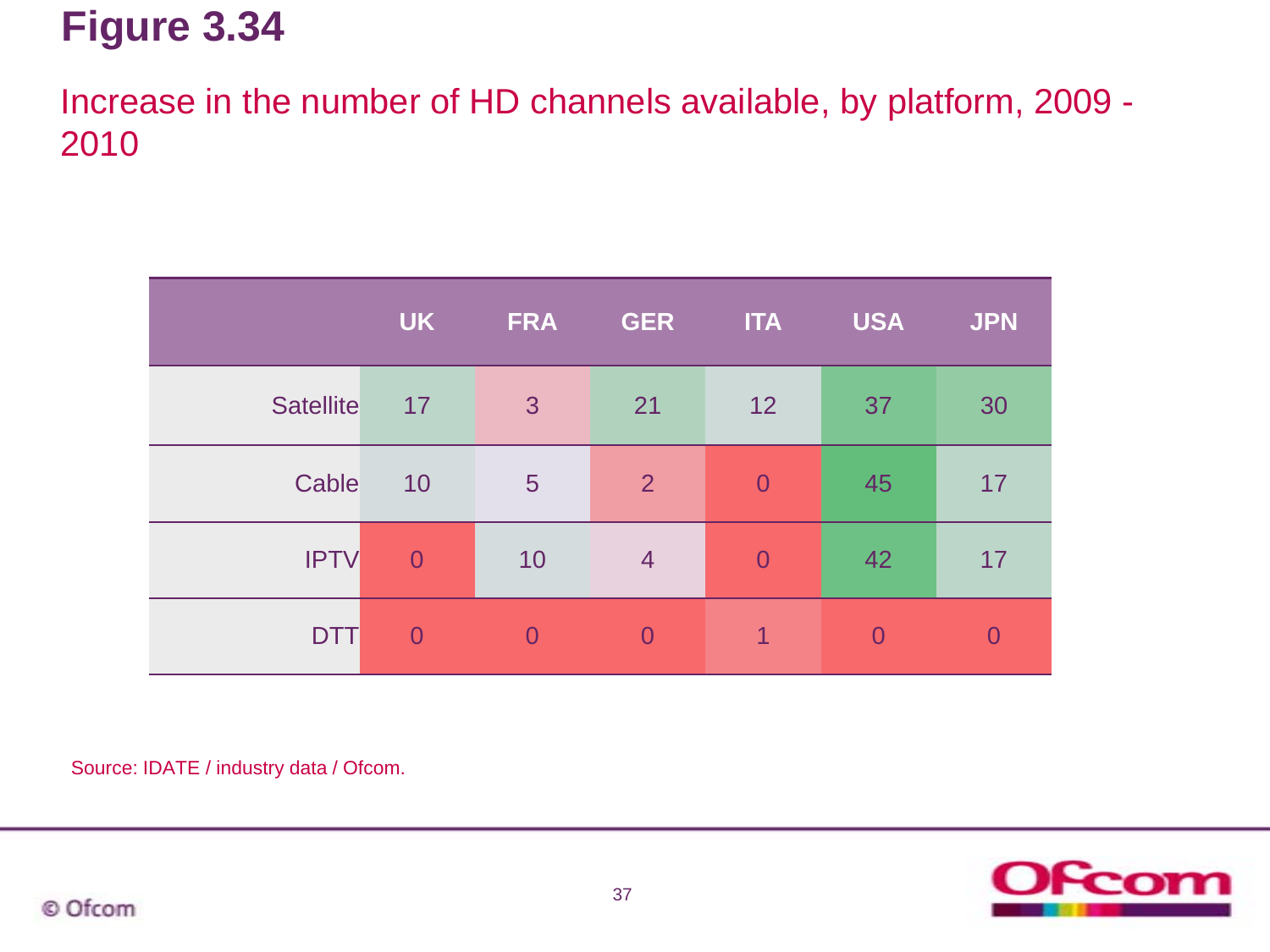### Take-up of digital video recorders, connected TVs and 3D-ready TVs



Source: Ofcom Consumer Research October 2011

Base: Total sample size: UK=1015, France=1014, Germany=1014, Italy=1045, US=1002, Japan=1015, Australia=1012 Q: Which of the following devices do you own and personally use?

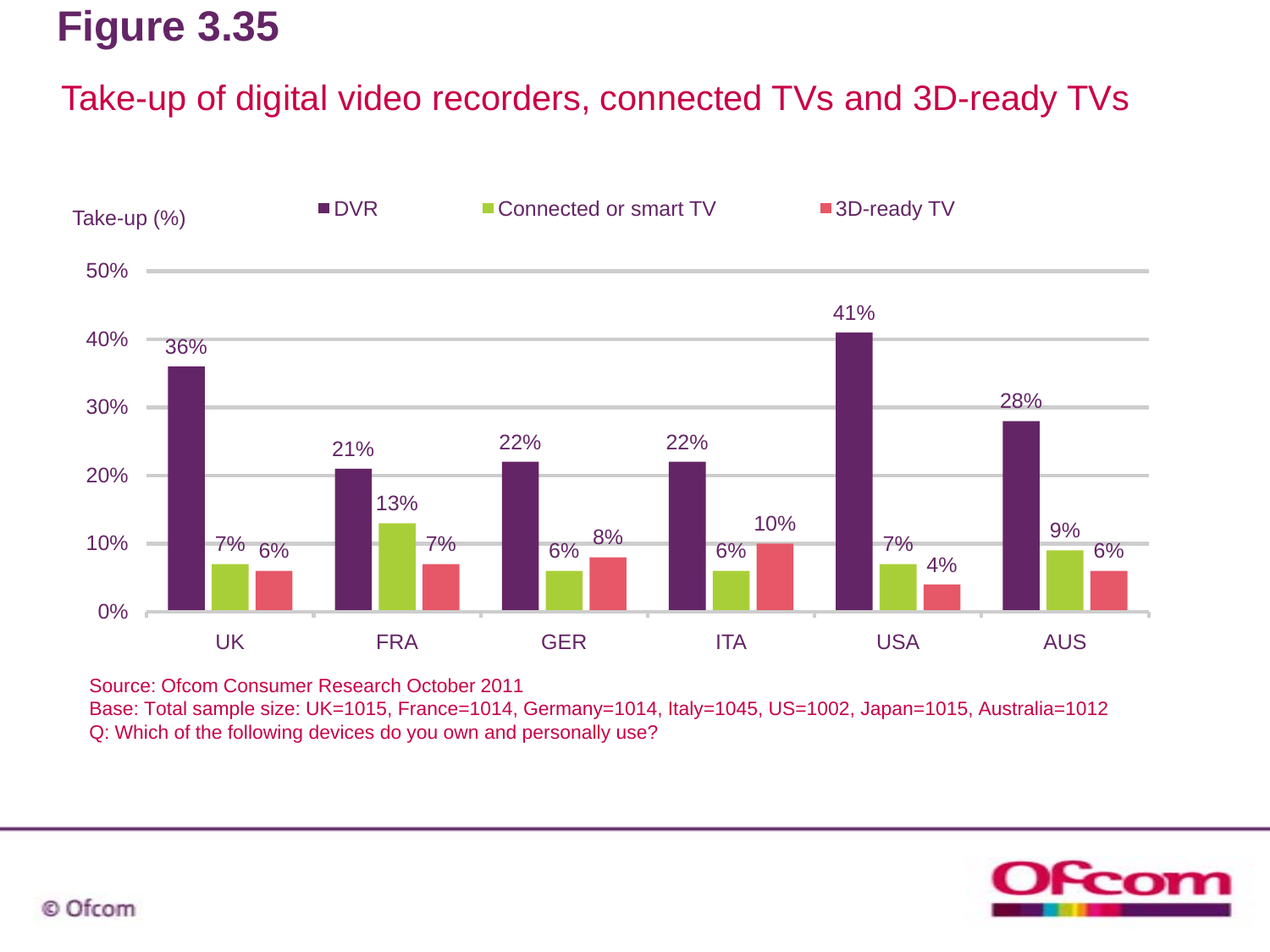### Take-up of pay television among groups of comparator countries



Source: IDATE / industry data / Ofcom.Note: 'Europe' in this context means those European countries within our comparator set. 'Total' in this context means the 17 countries in this report's comparator set.

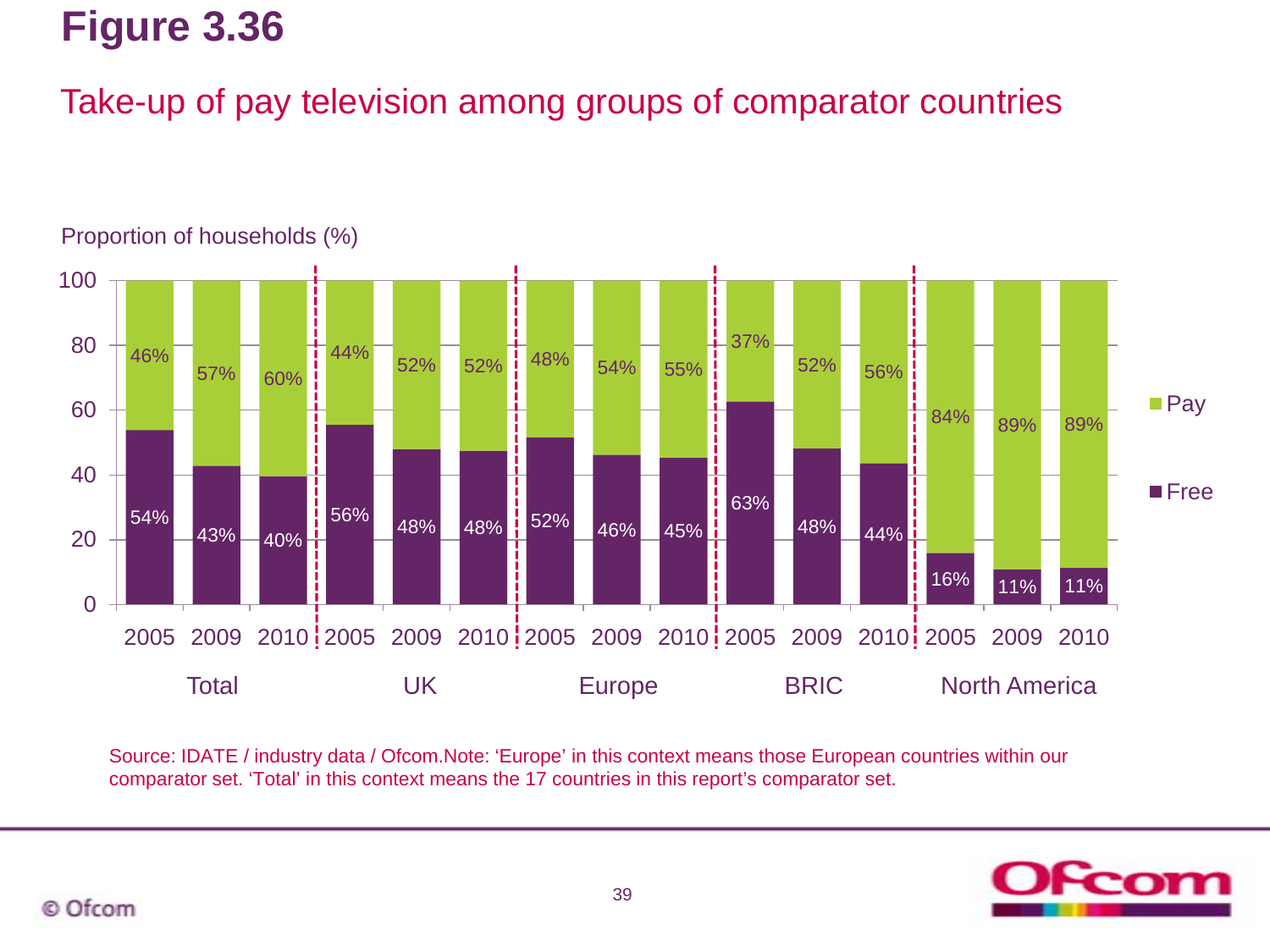### Take-up of pay and free-to-air television, end 2010



#### Proportion of households (%)

Source: IDATE / industry data / Ofcom



© Ofcom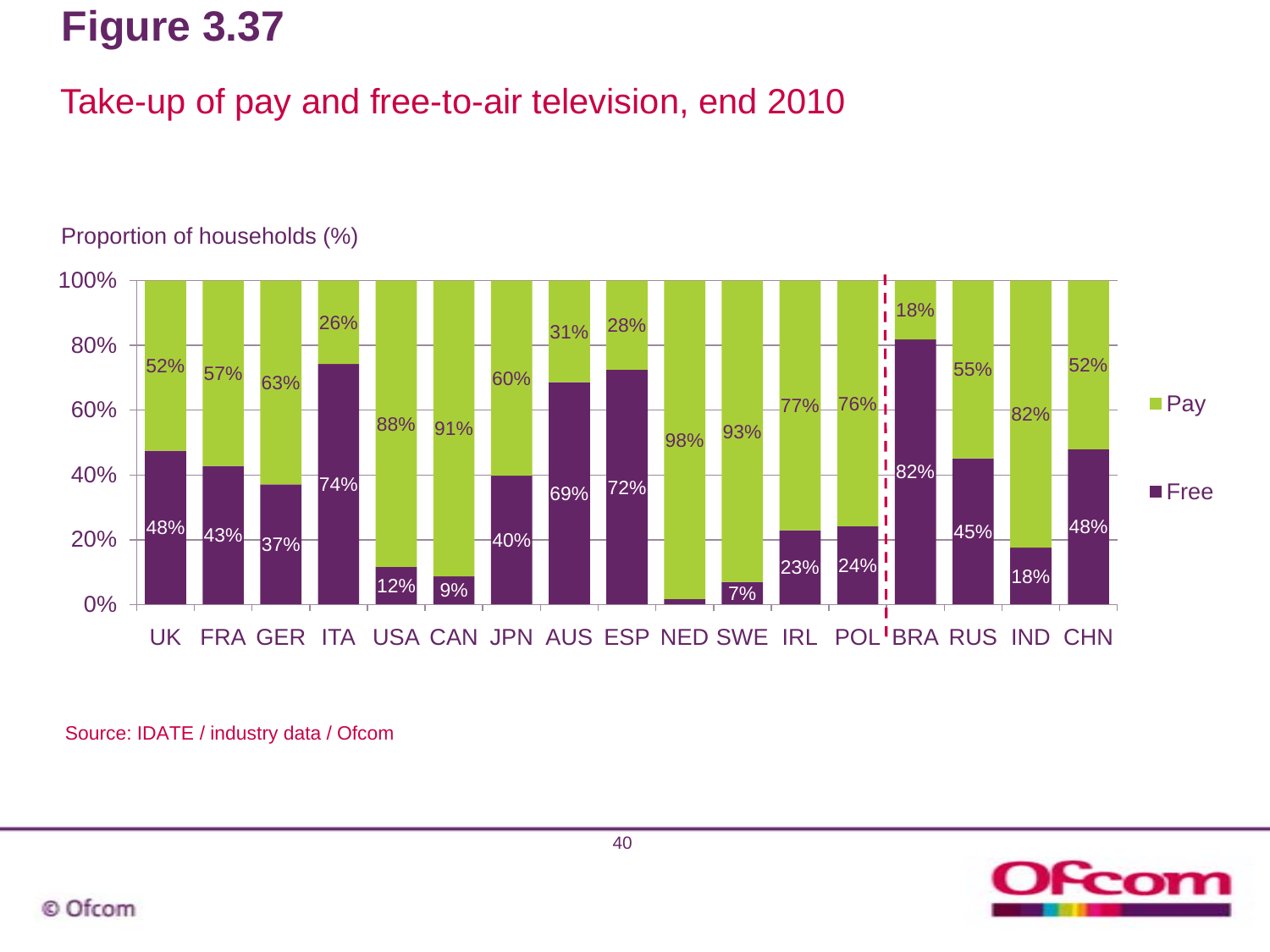Percentage point increases in pay television take-up, 2009 - 2010



Source: IDATE / industry data / Ofcom

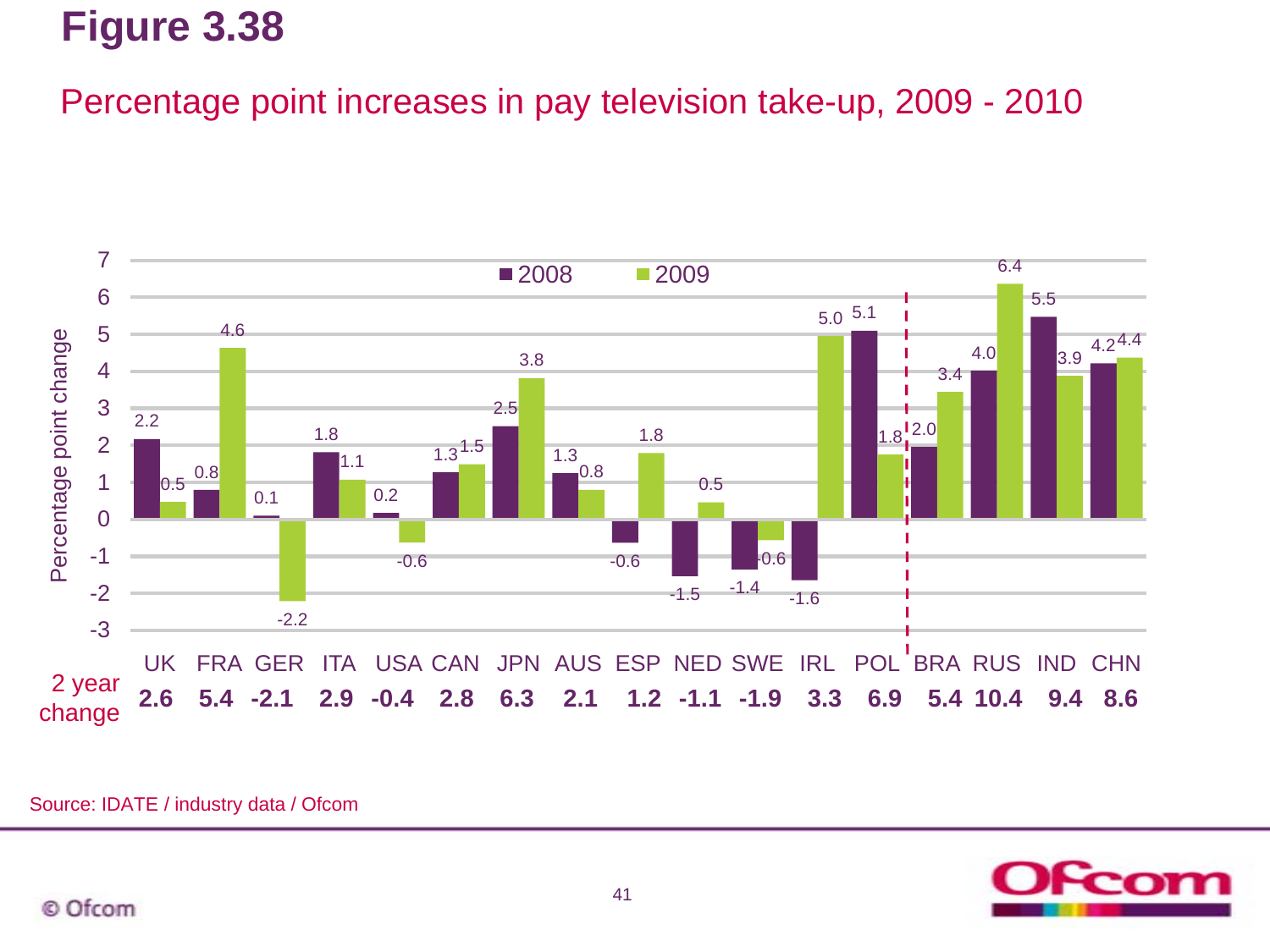### Pay television take-up in 2005 and 2010, millions of homes

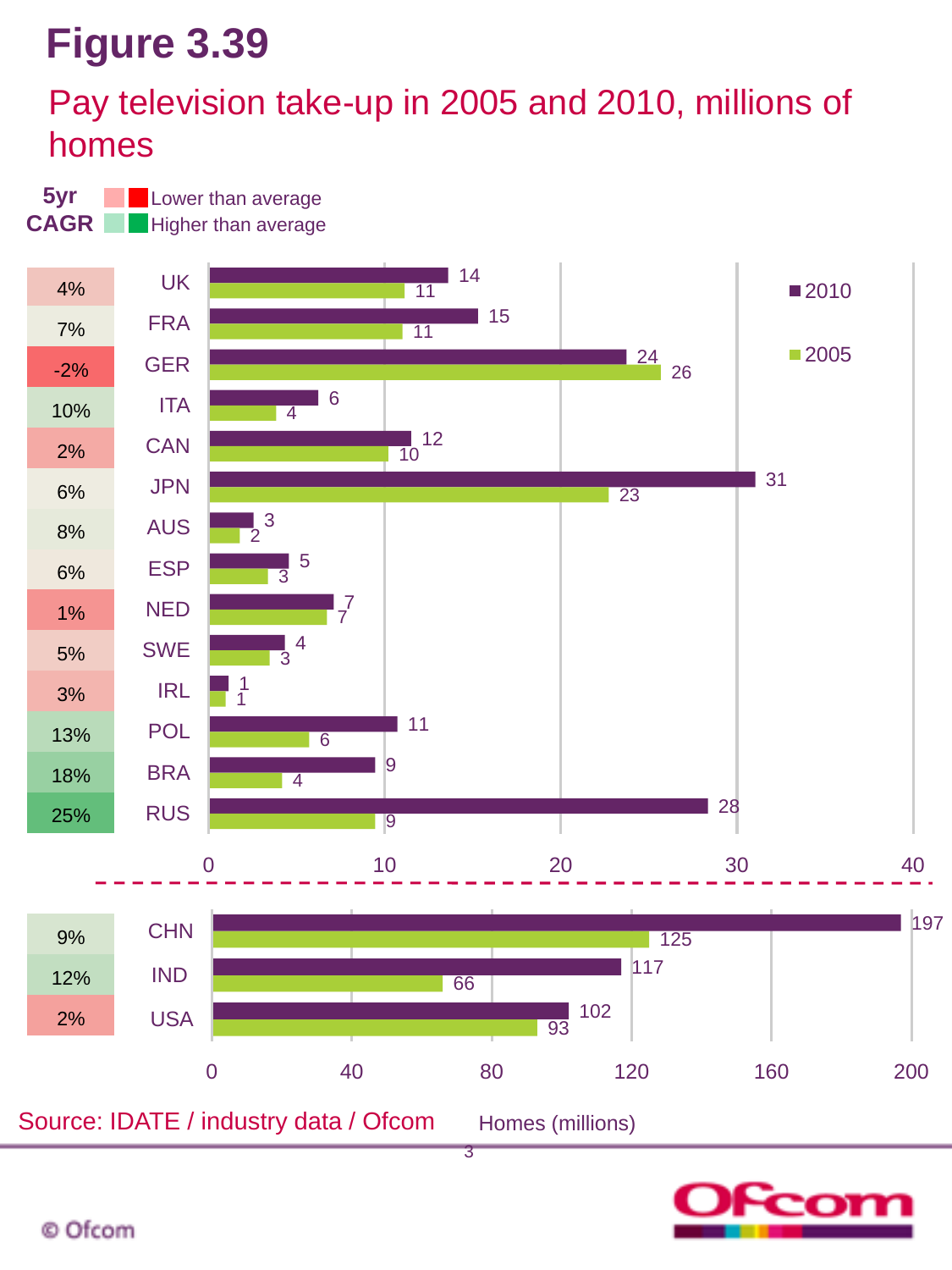### Daily TV viewing per head, 2009 - 2010



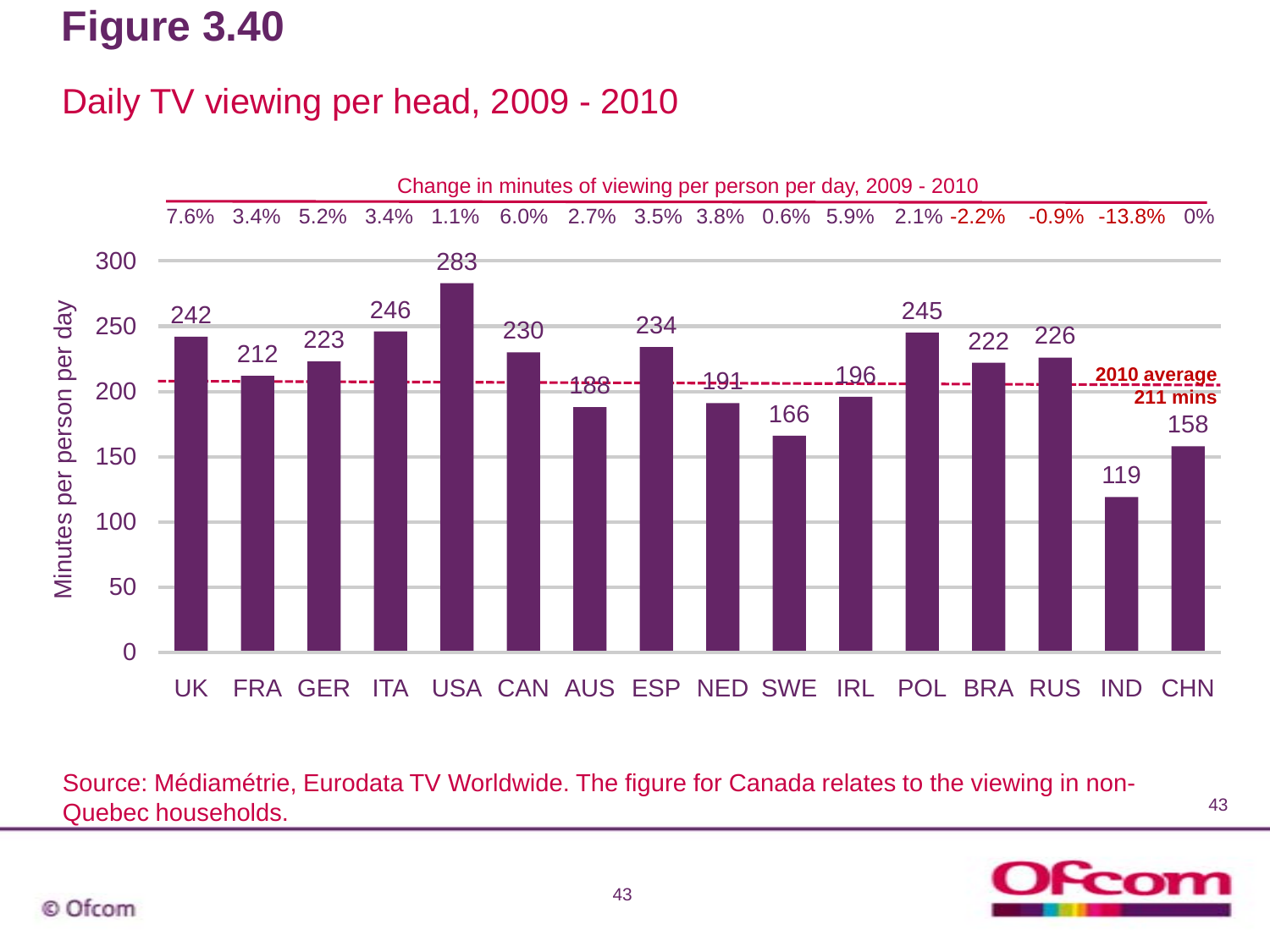## **Figure 3.41** Patterns of viewing among the top five TV channels

|                                     |              | ■ Top channel ■ Second and third most popular ■ Fourth and fifth most popular |                                              |                       |                       | <b>Change in</b><br>share of top<br>five channels<br>2009 - 2010 |
|-------------------------------------|--------------|-------------------------------------------------------------------------------|----------------------------------------------|-----------------------|-----------------------|------------------------------------------------------------------|
|                                     |              | $\mathbf 0$<br>20                                                             |                                              | 40                    | 60                    | 80                                                               |
| $\leq$                              | 2009         | 21                                                                            | 25                                           | $\overline{12}$       | 58                    | $-5.2%$                                                          |
|                                     | 2010         | 21                                                                            | 24                                           | 55<br>$\overline{11}$ |                       |                                                                  |
| <b>FRA</b>                          | 2009         | 26                                                                            |                                              | 29                    | 14<br>69              | $-5.8%$                                                          |
|                                     | 2010         | 25                                                                            | 27                                           | $\overline{14}$       | 65                    |                                                                  |
| <b>GER</b>                          | 2009         | 13                                                                            | 25                                           | 55<br>17              |                       | $+1.8%$                                                          |
|                                     | 2010         | 14                                                                            | 26                                           | 16<br>56              |                       |                                                                  |
| $\overline{\mathsf{I}}$             | 2009         | 21                                                                            | 31                                           |                       | $\overline{18}$<br>70 | $-5.7%$                                                          |
|                                     | 2010         | 21                                                                            | 28                                           | $\overline{18}$       | 66                    |                                                                  |
| USA                                 | 2009<br>2010 | 13<br>13                                                                      | 28<br>$\overline{8}$<br>$\overline{9}$<br>28 |                       |                       | 0%                                                               |
|                                     | 2009         | 12                                                                            | 29                                           |                       |                       |                                                                  |
| CAN                                 | 2010         | 14<br>13                                                                      | 34<br>$\overline{8}$                         |                       |                       | $+17.2%$                                                         |
|                                     | 2009         | 22                                                                            | 37                                           |                       | 16<br>75              | $-2.7%$                                                          |
| AUS                                 | 2010         | 18                                                                            | 31                                           |                       | $\overline{24}$<br>73 |                                                                  |
|                                     | 2009         | 16                                                                            | 30                                           | 15                    | 61                    | $-8.2%$                                                          |
| ESP                                 | 2010         | 16                                                                            | 26                                           | 56<br>$\vert 4$       |                       |                                                                  |
|                                     | 2009         | 20                                                                            | 25                                           | $\overline{14}$       | 58                    | $+1.7%$                                                          |
| NED <sub>1</sub>                    | 2010         | 22                                                                            | 24                                           | $\overline{13}$       | 59                    |                                                                  |
| <b>SWE</b>                          | 2009         | 21                                                                            | 28                                           | 15                    | 64                    | 0%                                                               |
|                                     | 2010         | 23                                                                            | 27                                           | 14                    | 64                    |                                                                  |
| R <sub>L</sub>                      | 2009         | 24                                                                            | 22                                           | 56<br>10              |                       | $-3.6%$                                                          |
|                                     | 2010         | 23                                                                            | 23                                           | 54<br>$\overline{8}$  |                       |                                                                  |
| POL                                 | 2009         | 21                                                                            | 31                                           |                       | 19<br>71              | $-4.2%$                                                          |
|                                     | 2010         | 19                                                                            | 30                                           | $\overline{19}$       | 68                    |                                                                  |
| <b>BRA</b>                          | 2009         |                                                                               | 43                                           | 29                    | $\overline{8}$        | BO<br>$-1.3%$                                                    |
|                                     | 2010         |                                                                               | $\overline{12}$                              | 29                    | 8                     | 79                                                               |
| <b>RUS</b>                          | 2009         | 18                                                                            | 30                                           | 15                    | 63                    | 0%                                                               |
|                                     | 2010         | 17                                                                            | 30                                           | 15                    | 63                    |                                                                  |
| $\overline{\underline{\mathsf{S}}}$ | 2009<br>2010 | 9<br>14<br>11<br>9                                                            | 31<br>8<br>8                                 |                       |                       | $-9.7%$                                                          |
|                                     | 2009         | n.a.                                                                          | 28                                           |                       |                       |                                                                  |
| <b>NHO</b>                          | 2010         | $\overline{8}$<br>7.                                                          | 6 21                                         |                       |                       | n.a                                                              |
|                                     |              |                                                                               |                                              |                       |                       |                                                                  |

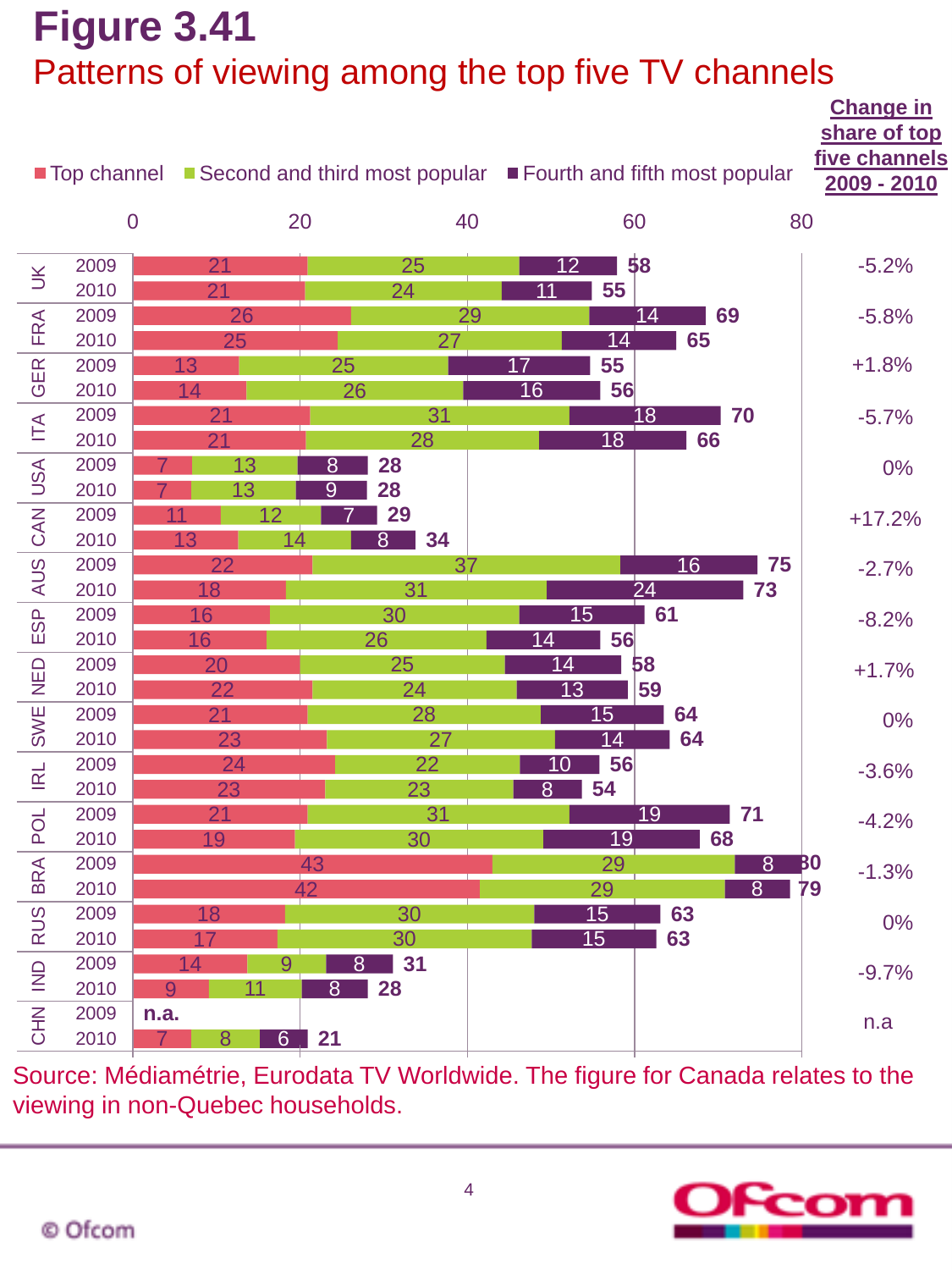### Viewing of publicly funded channels



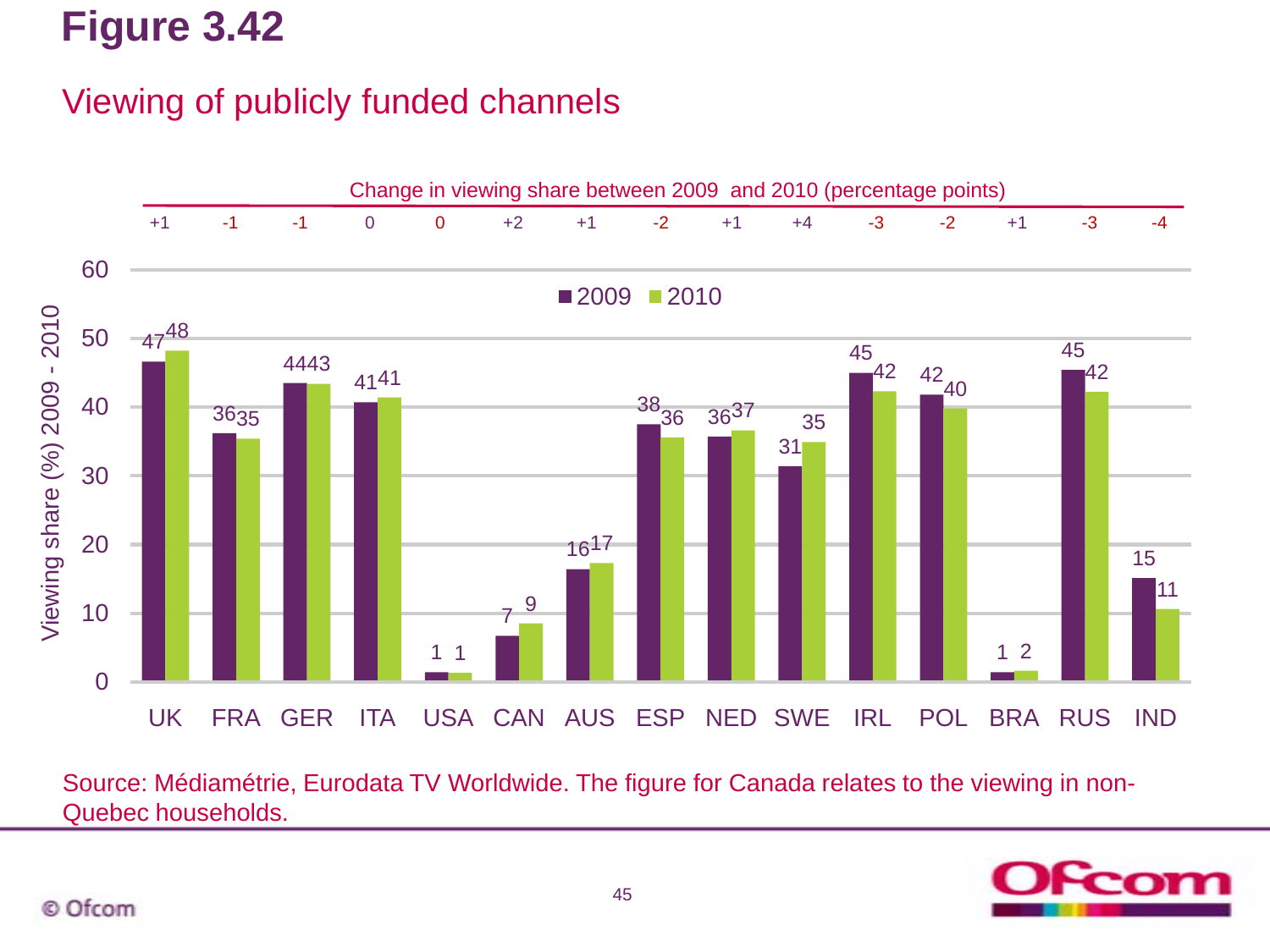### Terrestrial versus multi-channel share